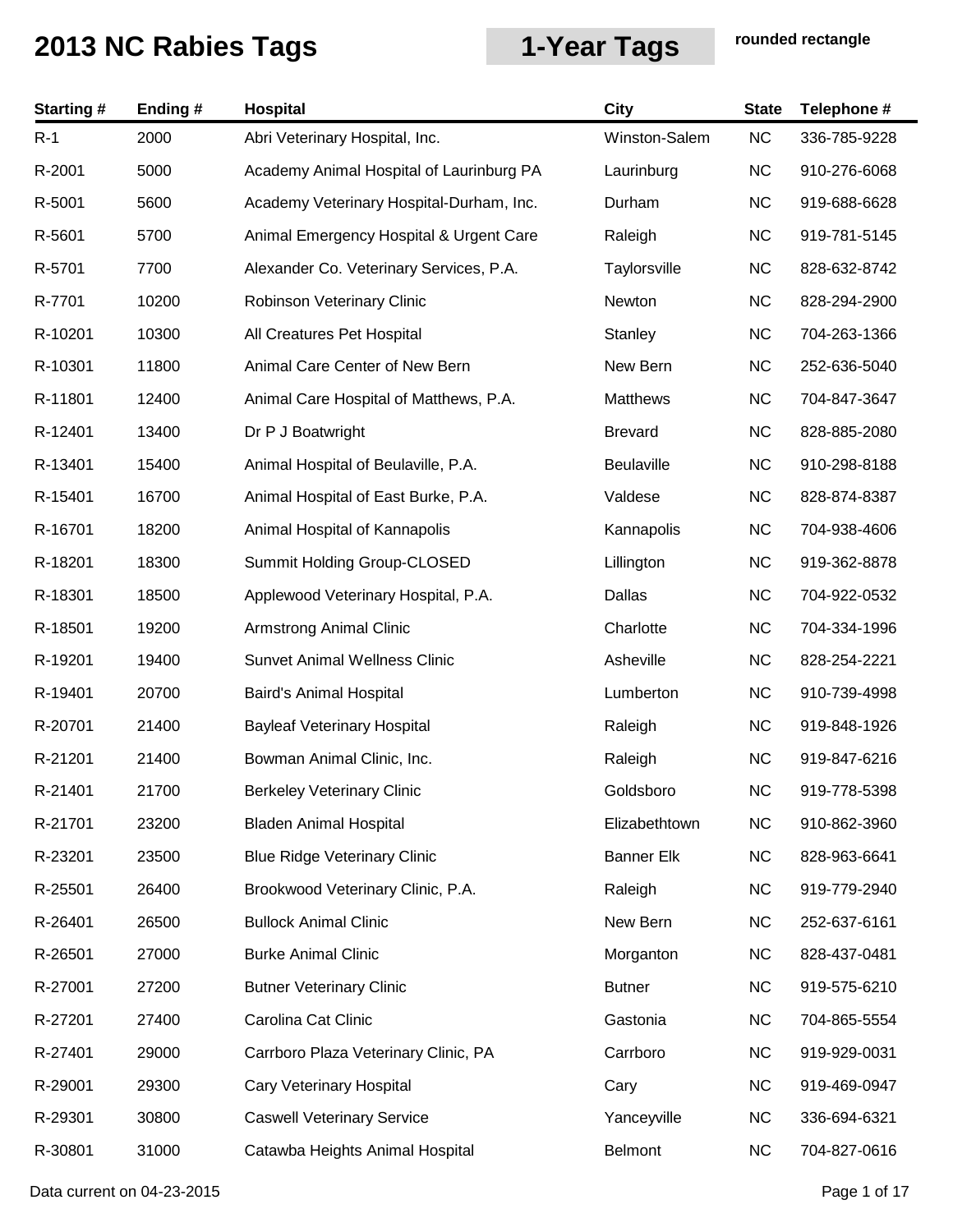| <b>Starting#</b> | Ending# | Hospital                                       | <b>City</b>          | <b>State</b> | Telephone #  |
|------------------|---------|------------------------------------------------|----------------------|--------------|--------------|
| R-31001          | 31400   | <b>Central Animal Hospital</b>                 | Fayetteville         | <b>NC</b>    | 910-484-5104 |
| R-31401          | 32400   | China Grove Animal Hospital                    | China Grove          | <b>NC</b>    | 704-857-1017 |
| R-32401          | 33700   | Clear Creek Animal Hospital, P.A.              | Charlotte            | <b>NC</b>    | 704-537-8405 |
| R-33701          | 34200   | Companion Animal Hospital, Inc.                | Shallotte            | <b>NC</b>    | 910-754-7282 |
| R-34201          | 34700   | Countryside Pet Hospital                       | Conover              | <b>NC</b>    | 828-465-7387 |
| R-34701          | 34900   | Crossroads Animal Hospital, P.A.               | Dallas               | <b>NC</b>    | 704-922-7607 |
| R-34901          | 35200   | Dickson Animal Clinic, P.A.                    | Gastonia             | <b>NC</b>    | 704-824-9160 |
| R-35201          | 35600   | Dixie Trail Animal Clinic, Inc.                | Raleigh              | <b>NC</b>    | 919-781-5977 |
| R-35601          | 35900   | Fisher Veterinary Hospital, PA                 | Raleigh              | <b>NC</b>    | 919-790-0412 |
| R-35901          | 38400   | Foster Animal Hospital, P.A.                   | Concord              | <b>NC</b>    | 704-786-0104 |
| R-38401          | 38500   | Four Paws Animal Clinic, Inc.                  | Chapel Hill          | <b>NC</b>    | 919-942-1788 |
| R-38501          | 39000   | <b>Gandy Animal Hospital</b>                   | Rockingham           | <b>NC</b>    | 910-997-2518 |
| R-39001          | 39300   | Gaston Veterinary Hospital Assoc.              | Gastonia             | <b>NC</b>    | 704-864-5739 |
| R-39301          | 40100   | Care First Animal Hospital at Glenwood         | Raleigh              | <b>NC</b>    | 919-783-7387 |
| R-40101          | 41100   | Harmony Heights Animal Hospital                | Yadkinville          | <b>NC</b>    | 336-679-8818 |
| R-41101          | 42900   | Havelock Animal Hospital, Inc.                 | Havelock             | <b>NC</b>    | 252-447-7119 |
| R-42901          | 44100   | Hayes Barton Animal Hospital                   | Raleigh              | <b>NC</b>    | 919-833-2666 |
| R-44101          | 44500   | Hemlock Bluffs Animal Hospital                 | <b>Holly Springs</b> | <b>NC</b>    | 919-362-1223 |
| R-44501          | 44900   | <b>Hickory Grove Animal Hospital</b>           | Charlotte            | <b>NC</b>    | 704-563-5858 |
| R-44901          | 45600   | Highlands-Cashiers Animal Clinic               | Highlands            | <b>NC</b>    | 828-526-5206 |
| R-45601          | 46600   | Hillsborough Veterinary Clinic                 | Hillsborough         | <b>NC</b>    | 919-732-9969 |
| R-46601          | 46700   | House Call Practice For Pets                   | Raleigh              | <b>NC</b>    | 919-874-7406 |
| R-46701          | 54200   | Humane Society Charlotte Spay&Neuter Clinic-To | Charlotte            | <b>NC</b>    | 704-494-7707 |
| R-54201          | 55100   | Lake Pine Animal Hospital                      | Apex                 | <b>NC</b>    | 919-380-1157 |
| R-55101          | 55700   | Lake Wheeler Veterinary Hospital               | Raleigh              | <b>NC</b>    | 919-829-5511 |
| R-55701          | 57700   | Lannon's Animal Hospital                       | Elizabeth City       | <b>NC</b>    | 252-335-7708 |
| R-57701          | 57800   | Large Animal Medicine and Surgery, P.A.        | Salisbury            | <b>NC</b>    | 704-637-0546 |
| R-58801          | 59800   | Legion Road Animal Clinic                      | Chapel Hill          | <b>NC</b>    | 919-933-3331 |
| R-59801          | 60000   | <b>Livestock Veterinary Services</b>           | Kinston              | <b>NC</b>    | 252-527-4960 |
| R-60001          | 62000   | Long Animal Hospital                           | Charlotte            | <b>NC</b>    | 704-523-2996 |
| R-62001          | 62100   | Maiden Equine Hospital                         | Maiden               | <b>NC</b>    | 828-428-8093 |
| R-62101          | 64300   | <b>Matthews Animal Clinic</b>                  | Matthews             | <b>NC</b>    | 704-847-9856 |

Data current on 04-23-2015 **Page 2 of 17**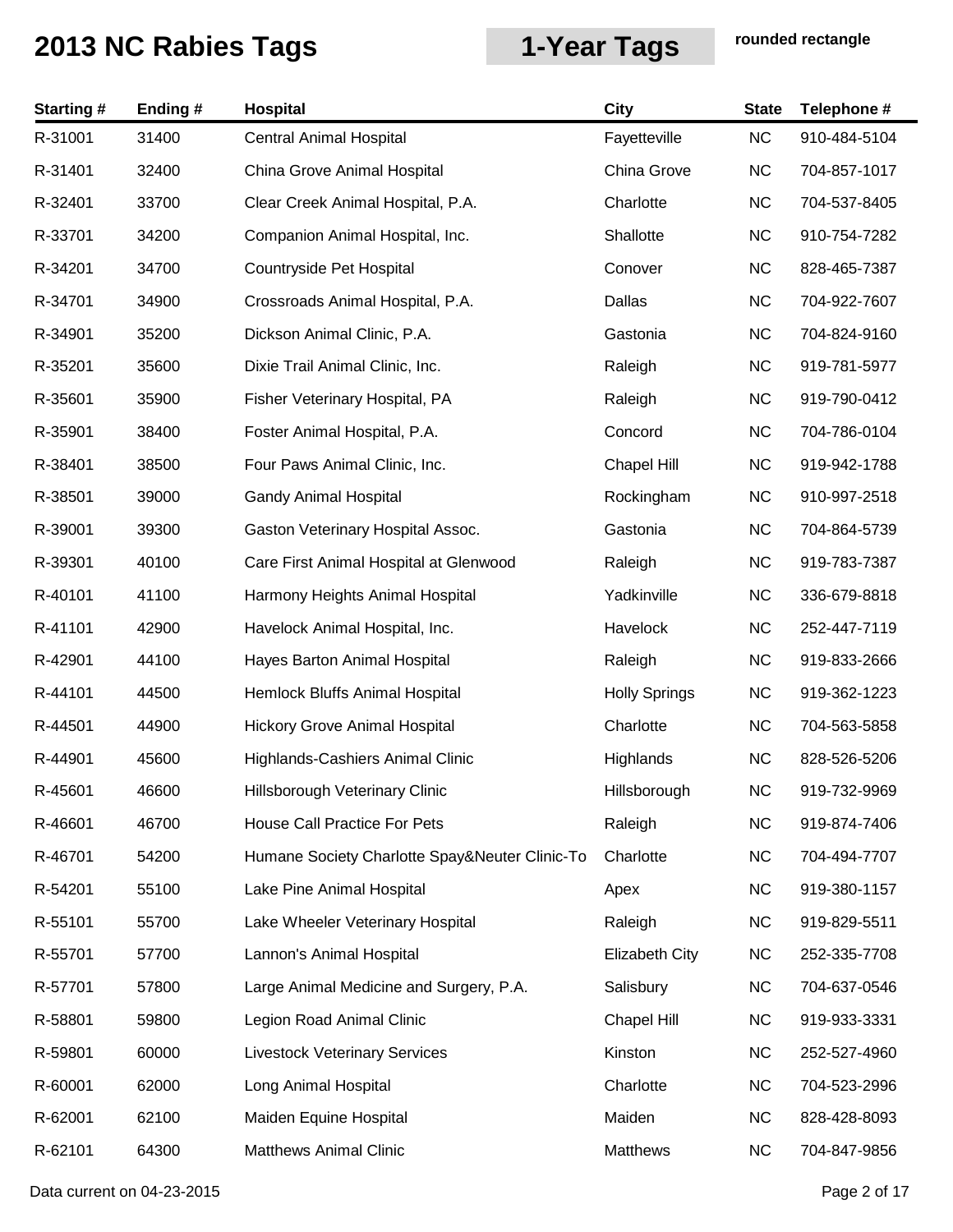| <b>Starting#</b> | Ending# | Hospital                                   | <b>City</b>        | <b>State</b> | Telephone #  |
|------------------|---------|--------------------------------------------|--------------------|--------------|--------------|
| R-64301          | 65800   | Mills River Animal Clinic                  | <b>Mills River</b> | NC           | 828-891-9685 |
| R-65801          | 66900   | Mooresville Animal Hospital, P.A.          | Mooresville        | <b>NC</b>    | 704-664-4087 |
| R-66901          | 66900   | Morehead Animal Hospital, P.A.             | Morehead City      | <b>NC</b>    | 252-726-0181 |
| R-66901          | 68400   | <b>Neuse Veterinary Clinic</b>             | New Bern           | <b>NC</b>    | 252-637-7128 |
| R-68401          | 69600   | Newton Veterinary Clinic                   | Newton             | <b>NC</b>    | 828-464-5020 |
| R-69601          | 70000   | Nicks Veterinary Hospital, P.A.            | Charlotte          | <b>NC</b>    | 704-523-8015 |
| R-70001          | 72500   | North Mecklenburg Animal Hospital          | Cornelius          | <b>NC</b>    | 704-892-0207 |
| R-72501          | 74000   | North Paw Animal Hospital, Inc.            | Durham             | <b>NC</b>    | 919-471-1471 |
| R-74001          | 74500   | North Wayne Animal Hospital                | Pikeville          | <b>NC</b>    | 919-242-6044 |
| R-74501          | 74600   | O'Hara Veterinary Clinic-CLOSED 12-14-2014 | Charlotte          | <b>NC</b>    | 704-372-2537 |
| R-74601          | 74800   | Oak Grove Animal Hospital                  | Durham             | <b>NC</b>    | 919-598-0001 |
| R-74801          | 75400   | Onslow Animal Hospital, Inc.               | Jacksonville       | <b>NC</b>    | 910-347-1219 |
| R-75401          | 75600   | <b>Oriental Pet Clinic</b>                 | Oriental           | <b>NC</b>    | 252-249-2775 |
| R-75601          | 76100   | Park Cedar Animal Hospital, P.A.           | Charlotte          | <b>NC</b>    | 704-541-3022 |
| R-76101          | 77600   | Pembroke Veterinary Hospital               | Pembroke           | <b>NC</b>    | 910-521-3431 |
| R-77601          | 78200   | Pet-Vet House Call Practice, PA            | Raleigh            | <b>NC</b>    | 919-676-3130 |
| R-78201          | 78300   | Pine Hollow Animal Hospital                | Warrenton          | <b>NC</b>    | 252-257-3833 |
| R-78301          | 79300   | North End Veterinary Clinic                | Lumberton          | <b>NC</b>    | 910-738-9368 |
| R-79301          | 79400   | <b>Holistic Mobile Veterinary Services</b> | Asheville          | <b>NC</b>    | 828-278-0450 |
| R-79401          | 79500   | Southport Oak Island Animal Rescue         | Southport          | <b>NC</b>    | 910-457-6340 |
| R-79501          | 79700   | Freer Equine Mobile Vet Svcs               | Tryon              | <b>NC</b>    | 828-894-2627 |
| R-79701          | 80100   | Chapel Hill Mobile Vet House Calls         | Chapel Hill        | <b>NC</b>    | 919-357-3440 |
| R-80101          | 80300   | Yellowhorse Mobile Vet Service             | Concord            | <b>NC</b>    | 704-305-3673 |
| R-80301          | 80500   | Heart and Hand Vet Hospital                | Charlotte          | <b>NC</b>    | 704-573-2744 |
| R-80501          | 80700   | The Country Vet Mobile Veterinarian CLOSED | Hollywood          | MD           | 704-572-2251 |
| R-80701          | 80800   | Dr. Wrenn Mathis                           | Clinton            | <b>NC</b>    | 910-385-4873 |
| R-80801          | 81100   | <b>Tram Road Animal Hospital</b>           | Clinton            | <b>NC</b>    | 910-592-3102 |
| R-81101          | 82100   | Warren County Animal Ark (Shelter)         | Warrenton          | <b>NC</b>    | 252-257-6137 |
| R-82101          | 82200   | Mobile Vet Practice of Raleigh             | Raleigh            | <b>NC</b>    | 919-802-1622 |
| R-82201          | 82500   | Cornelius Police Dept / Animal Control     | Cornelius          | <b>NC</b>    | 704-892-1363 |
| R-82501          | 83100   | Banfield Pet Hospital #1436 Monroe         | Portland           | <b>OR</b>    | 704-238-8228 |
| R-83101          | 84600   | Banfield Pet Hospital #1846 Morehead       | Portland           | <b>OR</b>    | 252-247-4442 |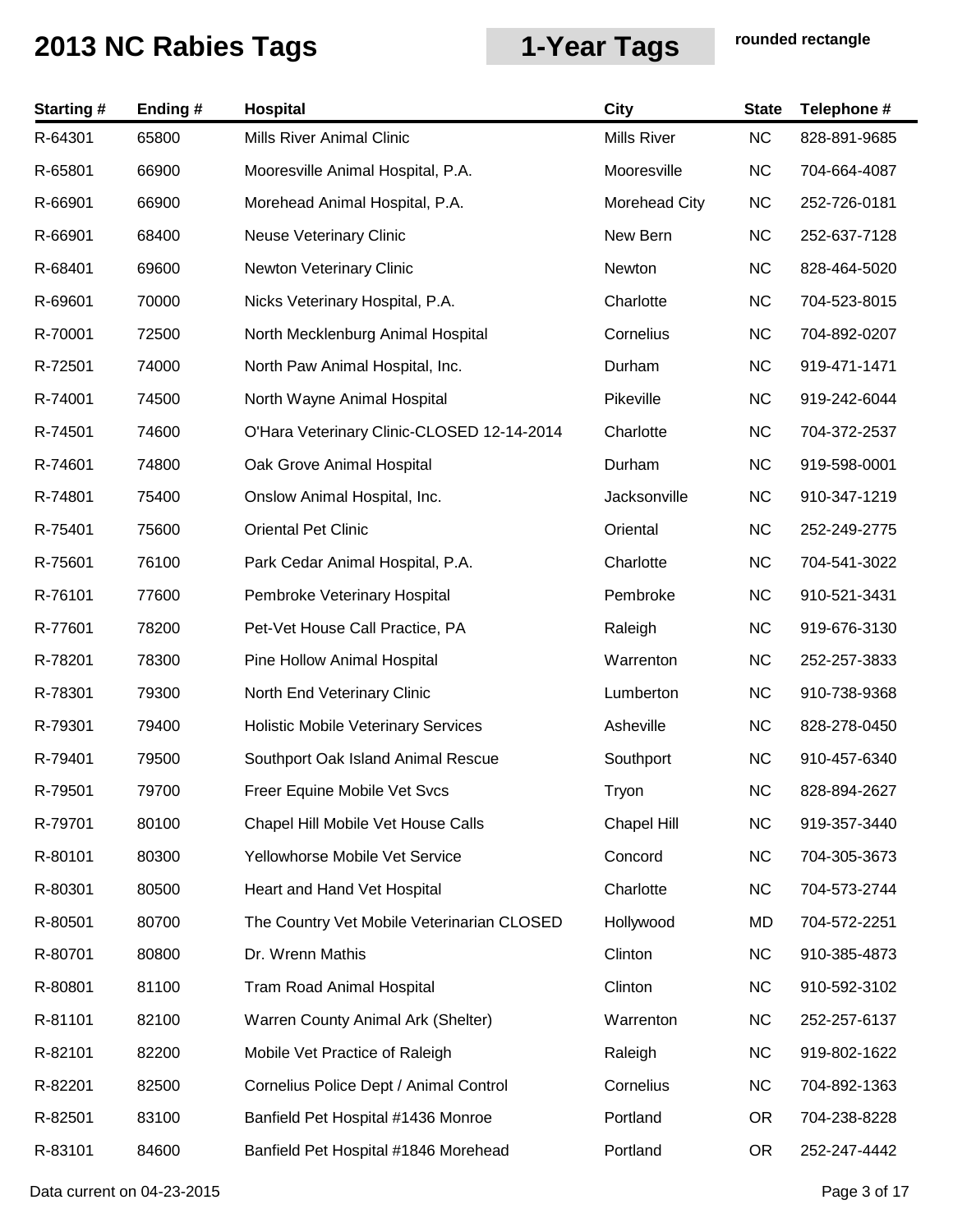| <b>Starting#</b> | Ending# | <b>Hospital</b>                          | <b>City</b>           | <b>State</b> | Telephone #  |
|------------------|---------|------------------------------------------|-----------------------|--------------|--------------|
| R-84601          | 85100   | <b>Carolina Veterinary Consulting</b>    | Pittsboro             | <b>NC</b>    | 336-376-8134 |
| R-85101          | 87100   | Banfield Pet Hospital #598 N Durham      | Portland              | OR.          | 919-620-8142 |
| R-87101          | 87200   | Carolina Vet. Specialists Huntersville   | Huntersville          | <b>NC</b>    | 704-949-1100 |
| R-87201          | 87300   | Atlas Mobile Veterinary Service          | Pisgah Forest         | <b>NC</b>    | 828-702-7306 |
| R-87301          | 87400   | The Kindness Mobile Spay-Neuter Clinic   | Maysville             | <b>NC</b>    | 252-422-6770 |
| R-87301          | 87400   | The Kindness Mobile Spay-Neuter Clinic   | Maysville             | <b>NC</b>    | 252-422-6770 |
| R-87401          | 87500   | Northlake Animal Hospital                | Huntersville          | <b>NC</b>    | 704-883-2243 |
| R-87501          | 87600   | Premier Equine Mobile Veterinary Service | <b>Holly Springs</b>  | <b>NC</b>    | 919-219-3848 |
| R-87601          | 877000  | New Life Mobile Vet Service              | Wilmington            | <b>NC</b>    | 910-622-3360 |
| R-87701          | 87800   | Northlake Animal Hospital                | Huntersville          | <b>NC</b>    | 704-883-2243 |
| R-87801          | 87900   | East West Mobile Vet Practice            | Aberdeen              | <b>NC</b>    | 910-944-3540 |
| R-87901          | 88000   | Carolina Pet Rescue                      | Durham                | <b>NC</b>    | 919-225-7331 |
| R-88001          | 88200   | Sampson County Animal Shelter            | Clinton               | <b>NC</b>    | 910-592-8493 |
| R-88201          | 88300   | Dr. Colette A. Kirk                      | <b>Winston Salem</b>  | <b>NC</b>    | 205-225-9699 |
| R-88301          | 88500   | Pine Grove Animal Hospital CLOSED        | Lillington            | <b>NC</b>    | 910-984-1020 |
| R-88501          | 88700   | <b>Bladen County Animal Control</b>      | Elizabethtown         | <b>NC</b>    | 910-862-6918 |
| R-88701          | 88800   | Brown Creek Equine Hospital              | Polkton               | <b>NC</b>    | 704-272-7447 |
| R-88801          | 89300   | Catawba County Animal Control            | Newton                | <b>NC</b>    | 828-464-7686 |
| R-89001          | 90000   | Uncommon Creatures Mobile Vet Service    | <b>Winston Salem</b>  | <b>NC</b>    | 704-603-7520 |
| R-89301          | 89400   | Dogwood Equine Clinic                    | <b>Southern Pines</b> | <b>NC</b>    | 910-245-2211 |
| R-89401          | 89500   | Unifour Mobile Vet Service               | Lenior                | <b>NC</b>    | 828-750-4577 |
| R-89501          | 89700   | Animal Hospital of Beulaville, P.A.      | <b>Beulaville</b>     | <b>NC</b>    | 910-298-8188 |
| R-89701          | 89900   | Animal Hospital of Boone                 | <b>Boone</b>          | <b>NC</b>    | 828-264-7113 |
| R-90001          | 91000   | Pleasant Garden Veterinary Hospital      | Greensboro            | <b>NC</b>    | 336-676-8387 |
| R-90101          | 90600   | <b>College Road Animal Hospital</b>      | Wilmington            | <b>NC</b>    | 910-395-6555 |
| R-90601          | 90900   | Animal Hospital of New Bern PLLC         | New Bern              | <b>NC</b>    | 252-649-1520 |
| R-90901          | 91200   | Banfield Pet Hospital #1392 Aberdeen     | Portland              | <b>OR</b>    | 910-692-4931 |
| R-91201          | 91500   | <b>Highlands Pet Hospital</b>            | Concord               | <b>NC</b>    | 704-464-4463 |
| R-91501          | 91900   | Pamlico Co Health Dept                   | Bayboro               | <b>NC</b>    | 252-745-5634 |
| R-91901          | 92000   | Ambassador Mobile Veterinarian Service   | Greensboro            | <b>NC</b>    | 336-379-1227 |
| R-92001          | 92600   | <b>Carteret County Animal Control</b>    | Morehead City         | <b>NC</b>    | 252-728-8585 |
| R-92601          | 92800   | <b>Beaufort County Animal Control</b>    | Washington            | <b>NC</b>    | 252-946-4517 |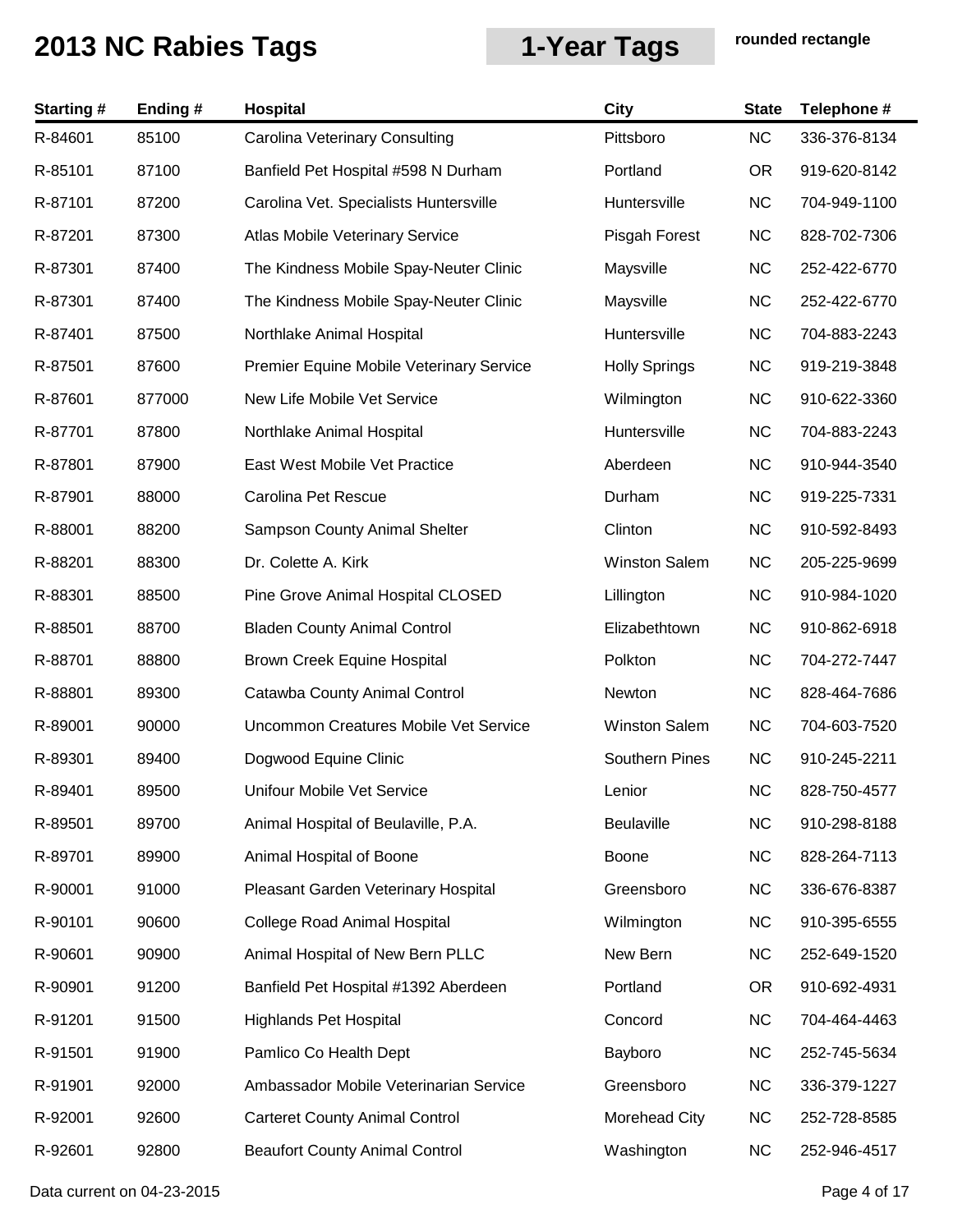| <b>Starting#</b> | Ending# | <b>Hospital</b>                                 | <b>City</b>           | <b>State</b> | Telephone #  |
|------------------|---------|-------------------------------------------------|-----------------------|--------------|--------------|
| R-92801          | 93100   | <b>Wallace Animal Hospital</b>                  | Teachey               | <b>NC</b>    | 910-285-5454 |
| R-93101          | 93700   | Carolina Value Vet Mobile Vaccine Clinic        | Concord               | <b>NC</b>    | 704-288-8620 |
| R-93701          | 93800   | Dr. Jennifer Shaw                               | Sanford               | <b>NC</b>    | 919-775-5522 |
| R-93801          | 93900   | <b>Bullock Animal Clinic</b>                    | New Bern              | <b>NC</b>    | 252-637-6161 |
| R-93901          | 94100   | <b>Bladen County Animal Control</b>             | Elizabethtown         | <b>NC</b>    | 910-862-6918 |
| R-94101          | 94200   | West Lincoln Veterinary Hospital                | Vale                  | <b>NC</b>    | 704-276-1556 |
| R-94201          | 94300   | <b>Yadkin County Animal Control</b>             | Yadkinville           | <b>NC</b>    | 336-677-2500 |
| R-94301          | 94400   | Davie County Animal Services                    | Mocksville            | <b>NC</b>    | 336-751-0227 |
| R-94401          | 94500   | Martin County Animal Control                    | Williamston           | <b>NC</b>    | 252-799-8099 |
| R-94501          | 94800   | Rowan County Animal Control/Shelter             | Salisbury             | <b>NC</b>    | 704-216-7768 |
| R-94801          | 95000   | <b>College Road Animal Hospital</b>             | Wilmington            | <b>NC</b>    | 910-395-6555 |
| R-95001          | 95100   | Shiloh Animal Hospital                          | Morrisville           | <b>NC</b>    | 919-825-1000 |
| R-95101          | 96000   | Animal Hospital of Mebane                       | Mebane                | <b>NC</b>    | 919-304-1600 |
| R-96001          | 96500   | <b>Franklin County Animal Control</b>           | Louisburg             | <b>NC</b>    | 919-496-3032 |
| R-96501          | 97300   | Banfield Pet Hospital #1511 Blackeney           | Portland              | <b>OR</b>    | 704-844-6676 |
| R-97301          | 97400   | <b>Macon County Humane Society</b>              | Franklin              | <b>NC</b>    | 828-524-4588 |
| R-97401          | 98100   | Banfield Pet Hospital #1508 Concord             | Portland              | <b>OR</b>    | 704-782-3921 |
| R-98101          | 99700   | Vale Veterinary Hospital PLLC                   | Vale                  | <b>NC</b>    | 704-462-2901 |
| R-99701          | 99800   | Lake Norman Equine Clinic/Twin Oaks Equine Cli  | Mt. Ulla              | <b>NC</b>    | 704-278-3939 |
| R-99801          | 101800  | SPCA of the Triad                               | Greensboro            | <b>NC</b>    | 336-375-3222 |
| R-101801         | 102000  | <b>Cedarwood Mobile Veterinary Service</b>      | <b>Willow Springs</b> | <b>NC</b>    | 919-422-8561 |
| R-102001         | 102900  | Bahama Road Veterinary Hospital                 | Bahama                | <b>NC</b>    | 919-471-4103 |
| R-102901         | 103800  | Raleigh Cat Clinic                              | Raleigh               | <b>NC</b>    | 919-518-8013 |
| R-103801         | 103900  | Dr. Richard D. Kirkman                          | <b>Siler City</b>     | <b>NC</b>    | 919-742-5500 |
| R-103901         | 104300  | Robinson Animal Hospital of Johnston County, P. | Clayton               | <b>NC</b>    | 919-553-7173 |
| R-104301         | 104600  | Rocky Creek Veterinary Service, P.A.            | Olin                  | <b>NC</b>    | 704-546-2210 |
| R-104601         | 106100  | Sharon Lakes Animal Hospital, P.A.              | Charlotte             | <b>NC</b>    | 704-552-0647 |
| R-106101         | 106900  | Six Forks Animal Hospital                       | Raleigh               | <b>NC</b>    | 919-847-5854 |
| R-106901         | 108400  | Southeastern Veterinary Hospital, P.A.          | Lumberton             | <b>NC</b>    | 910-739-9411 |
| R-108401         | 108500  | Statesville Bovine & Equine Clinic              | Statesville           | <b>NC</b>    | 704-873-1743 |
| R-108501         | 110000  | Steele Creek Animal Hospital, Inc.              | Charlotte             | <b>NC</b>    | 704-588-4400 |
| R-110001         | 110700  | <b>Tar River Animal Hospital</b>                | Washington            | NC           | 252-946-2417 |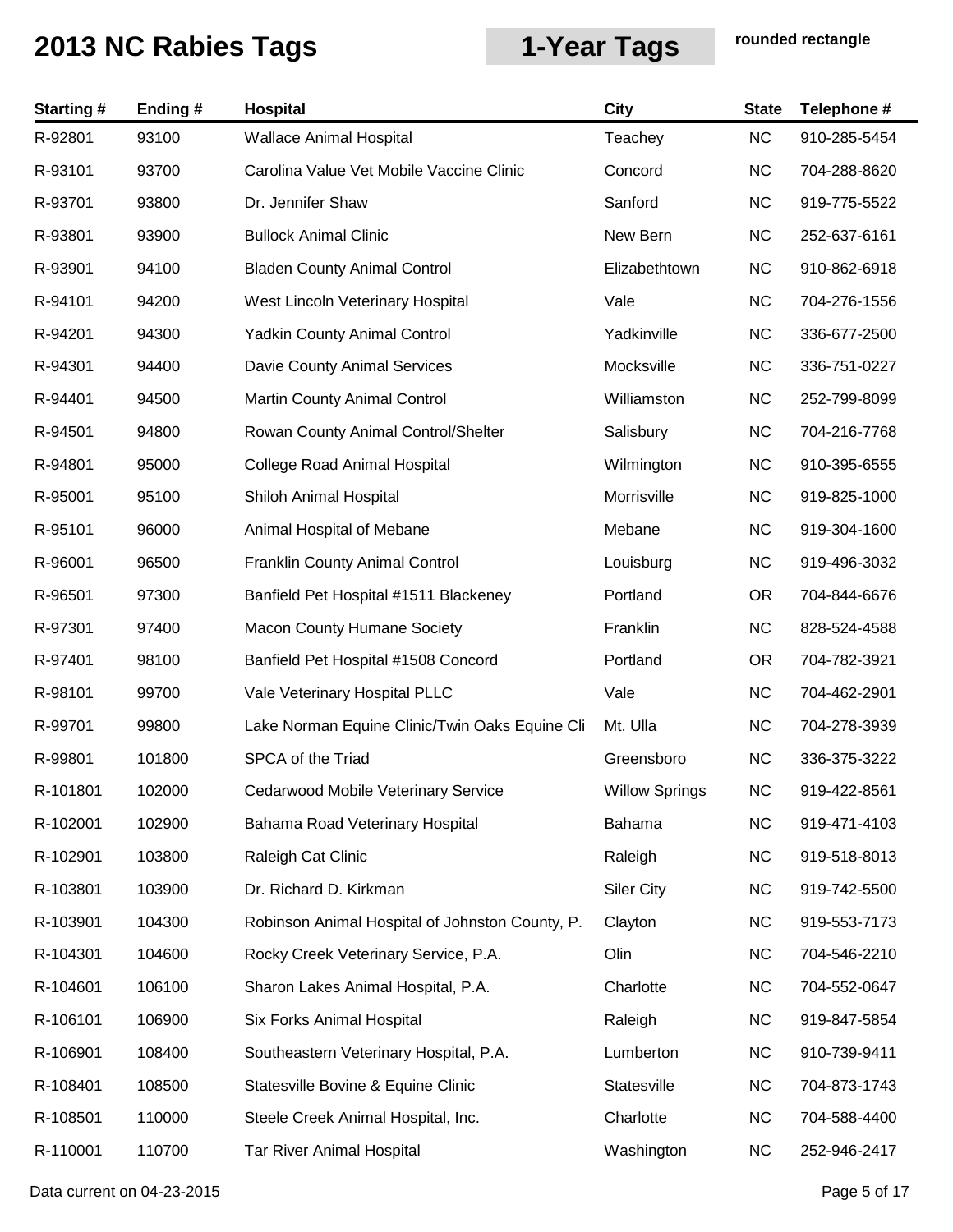| <b>Starting#</b> | Ending# | Hospital                                        | <b>City</b>        | <b>State</b> | Telephone #  |
|------------------|---------|-------------------------------------------------|--------------------|--------------|--------------|
| R-110701         | 112200  | Tar River Veterinary Hospital                   | Franklinton        | <b>NC</b>    | 919-494-5500 |
| R-112201         | 112600  | The Carolinas Animal Hospital & Dental          | Charlotte          | <b>NC</b>    | 704-588-9788 |
| R-112601         | 114100  | Thomasville Veterinary Hospital, P.A.           | Thomasville        | <b>NC</b>    | 336-475-9119 |
| R-114101         | 115300  | Timberlyne Animal Clinic, Inc.                  | <b>Chapel Hill</b> | <b>NC</b>    | 919-968-3047 |
| R-115301         | 116300  | <b>Topsail Animal Hospital</b>                  | Hampstead          | <b>NC</b>    | 910-270-4401 |
| R-116301         | 117300  | VCA Triangle Tower Animal Hospital              | Raleigh            | <b>NC</b>    | 919-231-8030 |
| R-117301         | 117600  | Veterinary House Calls of Hickory               | Hickory            | <b>NC</b>    | 828-345-1998 |
| R-117601         | 118800  | <b>Viewmont Animal Clinic</b>                   | Hickory            | <b>NC</b>    | 828-328-2448 |
| R-118801         | 120000  | Wake Forest Animal Hospital                     | <b>Wake Forest</b> | <b>NC</b>    | 919-556-1000 |
| R-120001         | 121000  | Watauga Veterinary Hospital                     | Boone              | <b>NC</b>    | 828-297-3300 |
| R-121001         | 123000  | West Hills Veterinary Centre, Inc.              | Henderson          | <b>NC</b>    | 252-438-7163 |
| R-123001         | 123100  | Whispering Waters Animal Care/Mobile Svc        | <b>Boone</b>       | <b>NC</b>    | 828-264-8077 |
| R-123101         | 123200  | Wilkinson Animal Hospital, P.A.                 | Gastonia           | <b>NC</b>    | 704-824-9876 |
| R-123201         | 123300  | Woodlawn Animal Hospital, P.A.                  | Charlotte          | <b>NC</b>    | 704-523-3576 |
| R-123301         | 123800  | <b>Timbercreek Veterinary Hospital</b>          | Jonesville         | <b>NC</b>    | 336-526-6013 |
| R-123801         | 123900  | Veterinary Spec Hospital of the Carolinas       | Cary               | <b>NC</b>    | 919-233-4911 |
| R-125901         | 127900  | Leonard-Sykes Hospital For Pets                 | Wilmington         | <b>NC</b>    | 910-791-8426 |
| R-127901         | 128100  | Avian & Exotic Animal Care                      | Raleigh            | <b>NC</b>    | 919-844-9166 |
| R-128101         | 129400  | Atrium Animal Hospital                          | Charlotte          | <b>NC</b>    | 704-542-2000 |
| R-129401         | 129800  | Hight Veterinary Hospital, P.A.                 | Charlotte          | <b>NC</b>    | 704-595-9377 |
| R-129801         | 130500  | <b>Creature Comforts Animal Hospital</b>        | Cary               | <b>NC</b>    | 919-387-3435 |
| R-130501         | 130900  | <b>Wellington Animal Hospital</b>               | Cary               | <b>NC</b>    | 919-851-7475 |
| R-130901         | 131800  | Durant Road Animal Hospital & Kennel            | Raleigh            | <b>NC</b>    | 919-847-5533 |
| R-131801         | 132000  | Flat River Veterinary Hospital                  | Rougemont          | <b>NC</b>    | 919-477-4210 |
| R-133001         | 134000  | Little Mountain Veterinary Clinic               | Denver             | <b>NC</b>    | 704-489-2444 |
| R-133001         | 134000  | Little Mountain Veterinary Clinic               | Denver             | <b>NC</b>    | 704-489-2444 |
| R-134001         | 134400  | Animal Kingdom Veterinary Hospital              | Cary               | <b>NC</b>    | 919-460-9111 |
| R-134401         | 134600  | St. Francis Animal Hospital                     | Durham             | <b>NC</b>    | 919-286-2727 |
| R-134601         | 135100  | Spring Forest Animal Hospital, Inc.             | Raleigh            | <b>NC</b>    | 919-878-7387 |
| R-135101         | 136700  | Banfield Pet Hospital #2322 Matthews            | Portland           | <b>OR</b>    | 704-847-7001 |
| R-136701         | 138200  | Banfield Pet Hospital #407 Pineville            | Portland           | <b>OR</b>    | 704-554-5401 |
| R-138201         | 139700  | Banfield Pet Hospital #594 E. Millbrook-Raleigh | Portland           | <b>OR</b>    | 919-790-8337 |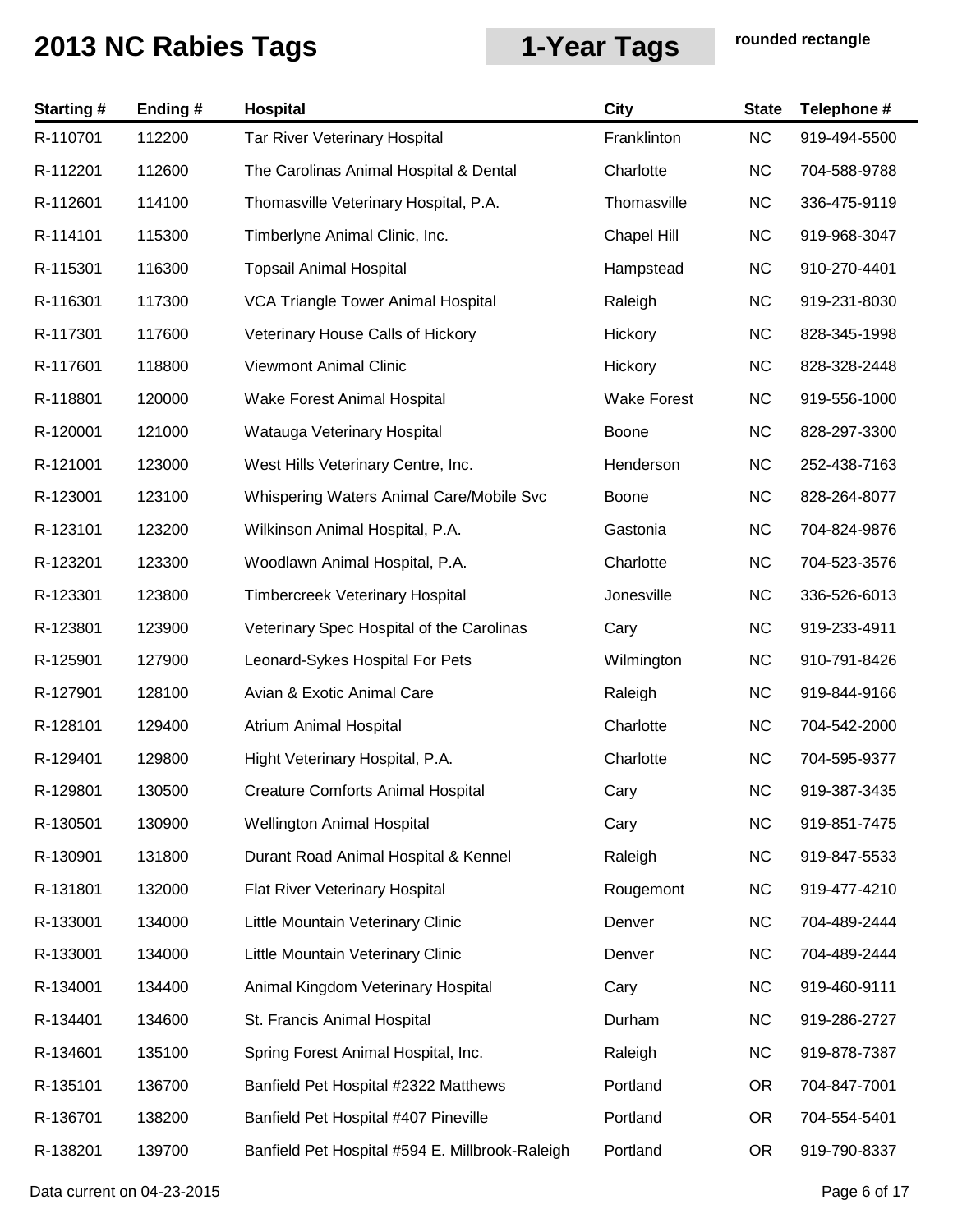| <b>Starting#</b> | Ending# | <b>Hospital</b>                          | <b>City</b>       | <b>State</b> | Telephone #  |
|------------------|---------|------------------------------------------|-------------------|--------------|--------------|
| R-139701         | 140700  | Banfield Pet Hospital #411 Winston-Salem | Portland          | <b>OR</b>    | 336-765-8339 |
| R-140701         | 140900  | James Landing Veterinary Hospital        | Jamestown         | <b>NC</b>    | 336-852-9800 |
| R-142501         | 144100  | Lake Country Animal Hospital             | Roanoke Rapids    | <b>NC</b>    | 252-308-1882 |
| R-144101         | 145100  | Goose Creek Animal Hospital              | Sunbury           | <b>NC</b>    | 252-465-4831 |
| R-145101         | 146100  | Porters Neck Veterinary Hospital         | Wilmington        | <b>NC</b>    | 910-686-6297 |
| R-146101         | 146200  | Eastern Equine Veterinary Clinic         | Farmville         | <b>NC</b>    | 252-753-3162 |
| R-146201         | 146900  | Animal Hospital of Peak Plaza            | Apex              | <b>NC</b>    | 919-362-0515 |
| R-146901         | 147000  | Mobile Large Animal Veterinary Service   | Troutman          | <b>NC</b>    | 704-528-1717 |
| R-147001         | 154300  | Spay Neuter Assistance Program           | New Hill          | <b>NC</b>    | 919-783-7627 |
| R-154301         | 154800  | 70 West Veterinary Hospital              | Havelock          | <b>NC</b>    | 252-447-9525 |
| R-154801         | 155200  | Vet Mobile, PLLC                         | Cary              | <b>NC</b>    | 919-467-6297 |
| R-155201         | 155300  | Mobile Vet Care of S Charlotte           | Charlotte         | <b>NC</b>    | 704-458-4928 |
| R-155301         | 155800  | <b>Forest Hills Veterinary Hospital</b>  | Wilmington        | <b>NC</b>    | 910-362-9955 |
| R-155801         | 156100  | Paws & Claws Mobile Vet                  | Huntersville      | <b>NC</b>    | 704-779-4200 |
| R-156101         | 156600  | Academy East Veterinary Hospital         | Fuquay-Varina     | <b>NC</b>    | 919-552-1040 |
| R-156601         | 157400  | <b>Plantation Animal Hospital</b>        | Clayton           | <b>NC</b>    | 919-359-9977 |
| R-157401         | 159400  | Banfield Pet Hospital #417 Wilmington    | Portland          | <b>OR</b>    | 910-796-0401 |
| R-159401         | 159700  | Dr Kate's Mobile Veterinary Practice     | Raleigh           | <b>NC</b>    | 919-832-2000 |
| R-159701         | 161000  | Morrisville Cat Hospital                 | Morrisville       | <b>NC</b>    | 919-678-1554 |
| R-161001         | 162600  | Banfield Pet Hospital #595 Cary          | Cary              | <b>NC</b>    | 919-858-8450 |
| R-162601         | 162700  | Carolina Vet. Specialists Huntersville   | Huntersville      | <b>NC</b>    | 704-949-1100 |
| R-162701         | 163000  | <b>ABEVET</b>                            | Pittsboro         | <b>NC</b>    | 919-933-8680 |
| R-163001         | 163500  | All Pets Animal Hospital of Sneads Ferry | Jacksonville      | <b>NC</b>    | 910-327-1100 |
| R-163501         | 165500  | Banfield Pet Hospital #596 Brier Creek   | Portland          | <b>OR</b>    | 919-806-2960 |
| R-165501         | 166500  | Alamance Animal Emergency Hospital       | <b>Burlington</b> | <b>NC</b>    | 336-228-7226 |
| R-166501         | 171500  | <b>Quality Care Animal Hospital</b>      | Four Oaks         | <b>NC</b>    | 910-963-3044 |
| R-171501         | 172800  | Banfield Pet Hospital #1140 High Point   | Portland          | <b>OR</b>    | 336-884-4035 |
| R-172801         | 173100  | Caring Hearts Animal Hospital            | Matthews          | <b>NC</b>    | 704-893-2799 |
| R-173101         | 173600  | <b>Greystone Animal Hospital</b>         | Raleigh           | <b>NC</b>    | 919-676-1711 |
| R-173601         | 175600  | Banfield Pet Hospital #1249 Wake Forest  | Portland          | OR.          | 919-562-3852 |
| R-175601         | 180600  | Banfield Pet Hospital #416 Jacksonville  | Portland          | <b>OR</b>    | 910-938-1627 |
| R-180601         | 180700  | Animal Medical Center of Danville        | Danville          | VA           | 434-793-6477 |

Data current on 04-23-2015 **Page 7 of 17**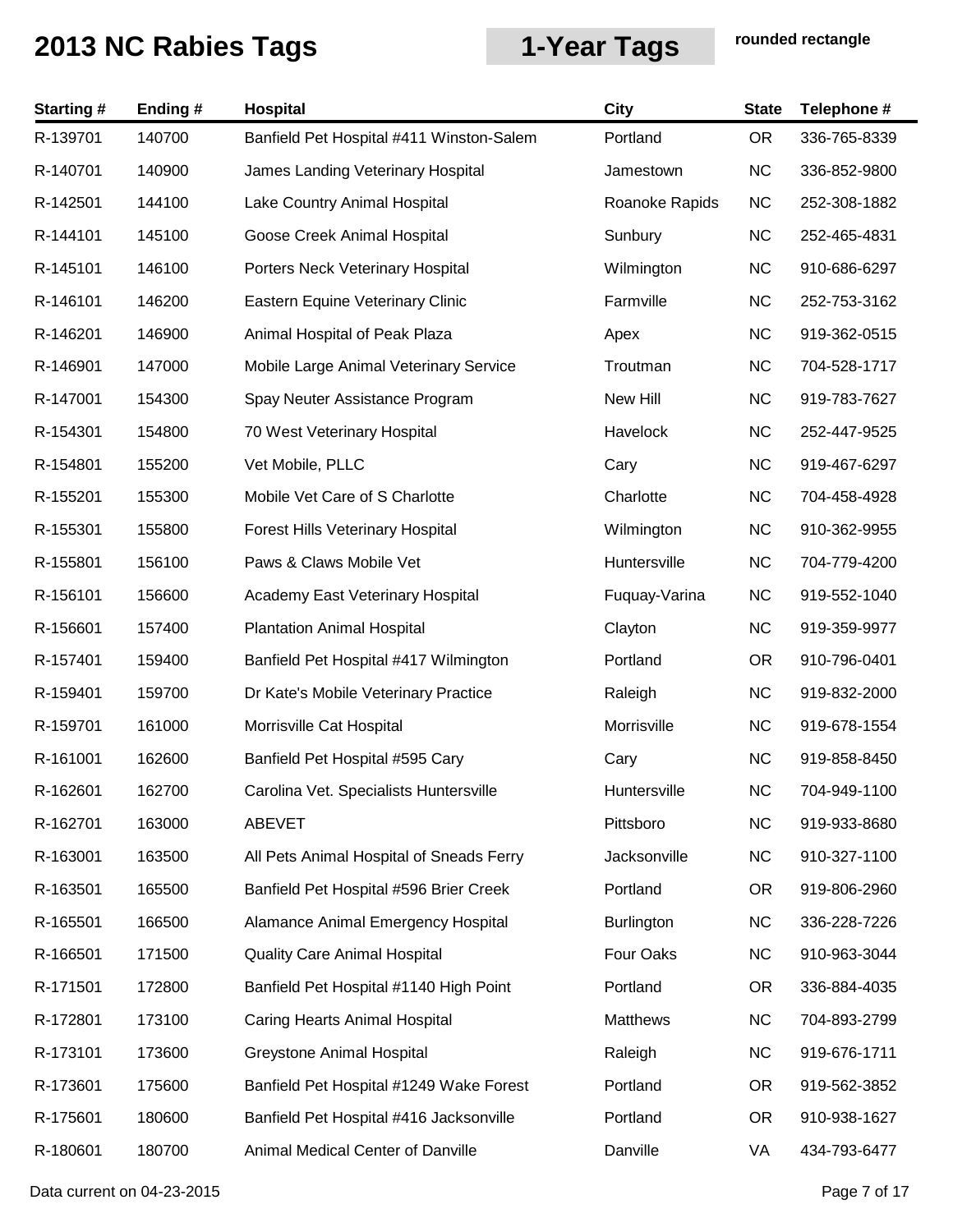| <b>Starting#</b> | Ending# | Hospital                                       | <b>City</b>          | <b>State</b> | Telephone #  |
|------------------|---------|------------------------------------------------|----------------------|--------------|--------------|
| R-180701         | 180800  | Animal Medical Clinic of South Boston          | Danville             | VA           | 434-575-0034 |
| R-180801         | 180900  | <b>Healing Springs Animal Hospital</b>         | Galax                | VA           | 276-236-5103 |
| R-180901         | 181000  | Nature Veterinary Center                       | South Hill           | VA           | 434-447-3553 |
| R-181001         | 185000  | <b>Asheville Humane Society</b>                | Asheville            | <b>NC</b>    | 828-761-2001 |
| R-185001         | 186100  | Northampton County Health Dept                 | Jackson              | <b>NC</b>    | 252-534-5841 |
| R-186101         | 196100  | Nash County Animal Control                     | Nashville            | <b>NC</b>    | 252-459-9855 |
| R-196101         | 196500  | <b>Stokes County Animal Control</b>            | Germantown           | <b>NC</b>    | 336-994-2788 |
| R-196501         | 197300  | <b>Madison County Animal Shelter</b>           | Marshall             | <b>NC</b>    | 828-649-3190 |
| R-197301         | 202300  | <b>Iredell County Animal Control</b>           | Statesville          | <b>NC</b>    | 704-878-5424 |
| R-202301         | 204800  | Davidson County Health Department              | Lexington            | <b>NC</b>    | 336-242-2310 |
| R-204801         | 206000  | <b>Cherokee County Health Department</b>       | Murphy               | <b>NC</b>    | 828-835-3853 |
| R-206001         | 207700  | <b>Caldwell County Animal Control</b>          | Lenoir               | <b>NC</b>    | 828-757-8625 |
| R-207701         | 210400  | Animal Center of Moore County                  | Carthage             | <b>NC</b>    | 910-947-2858 |
| R-210401         | 212900  | <b>Wayne County Animal Control</b>             | Goldsboro            | <b>NC</b>    | 919-731-1439 |
| R-212901         | 218900  | Wake County Animal Care & Control              | Raleigh              | <b>NC</b>    | 919-212-7387 |
| R-218901         | 225900  | United Animal Coalition (Shelter)              | Jamestown            | <b>NC</b>    | 336-297-5020 |
| R-225901         | 226100  | <b>UNC-Chapel Hill</b>                         | <b>Chapel Hill</b>   | <b>NC</b>    | 919-966-2906 |
| R-226101         | 227300  | Alexander County Animal Control                | Taylorsville         | <b>NC</b>    | 828-632-1199 |
| R-227301         | 228300  | Banfield Pet Hospital #600 S Durham            | Portland             | <b>OR</b>    | 919-402-8801 |
| R-228301         | 228400  | Cabarrus Pets Society, Inc.                    | Concord              | <b>NC</b>    | 704-933-2618 |
| R-228401         | 228700  | Cashiers-Highlands Humane Society              | Cashiers             | <b>NC</b>    | 828-743-5752 |
| R-228701         | 230700  | Cumberland County Health Dept.                 | Fayetteville         | <b>NC</b>    | 910-433-3622 |
| R-230701         | 232200  | Durham County Animal Shelter                   | Durham               | <b>NC</b>    | 919-560-0640 |
| R-232201         | 235200  | Forsyth County Animal Shelter                  | <b>Winston Salem</b> | <b>NC</b>    | 336-703-2482 |
| R-235201         | 236700  | Forsyth County Health Dept                     | <b>Winston Salem</b> | <b>NC</b>    | 336-703-3149 |
| R-236701         | 237100  | <b>Greene County Health Dept</b>               | Snow Hill            | <b>NC</b>    | 252-747-8183 |
| R-237101         | 238100  | Halifax County Health Dept ATTN: J. Dillard    | Halifax              | <b>NC</b>    | 252-583-6651 |
| R-238101         | 238700  | <b>NCSU CVM Pharmacy</b>                       | Raleigh              | <b>NC</b>    | 919-513-6572 |
| R-238701         | 257700  | New Hanover County Animal Control ON-HOLD      | Wilmington           | <b>NC</b>    | 910-798-7514 |
| R-251201         | 252500  | Bowman Animal Clinic, Inc.                     | Raleigh              | <b>NC</b>    | 919-847-6216 |
| R-257701         | 258500  | Dr. Wendy Royce-Formerly Pet Overpopulation Pa | <b>Chapel Hill</b>   | <b>NC</b>    | 919-357-3282 |
| R-258501         | 258600  | Downtown Mobile Vet Service                    | Raleigh              | <b>NC</b>    | 919-917-8312 |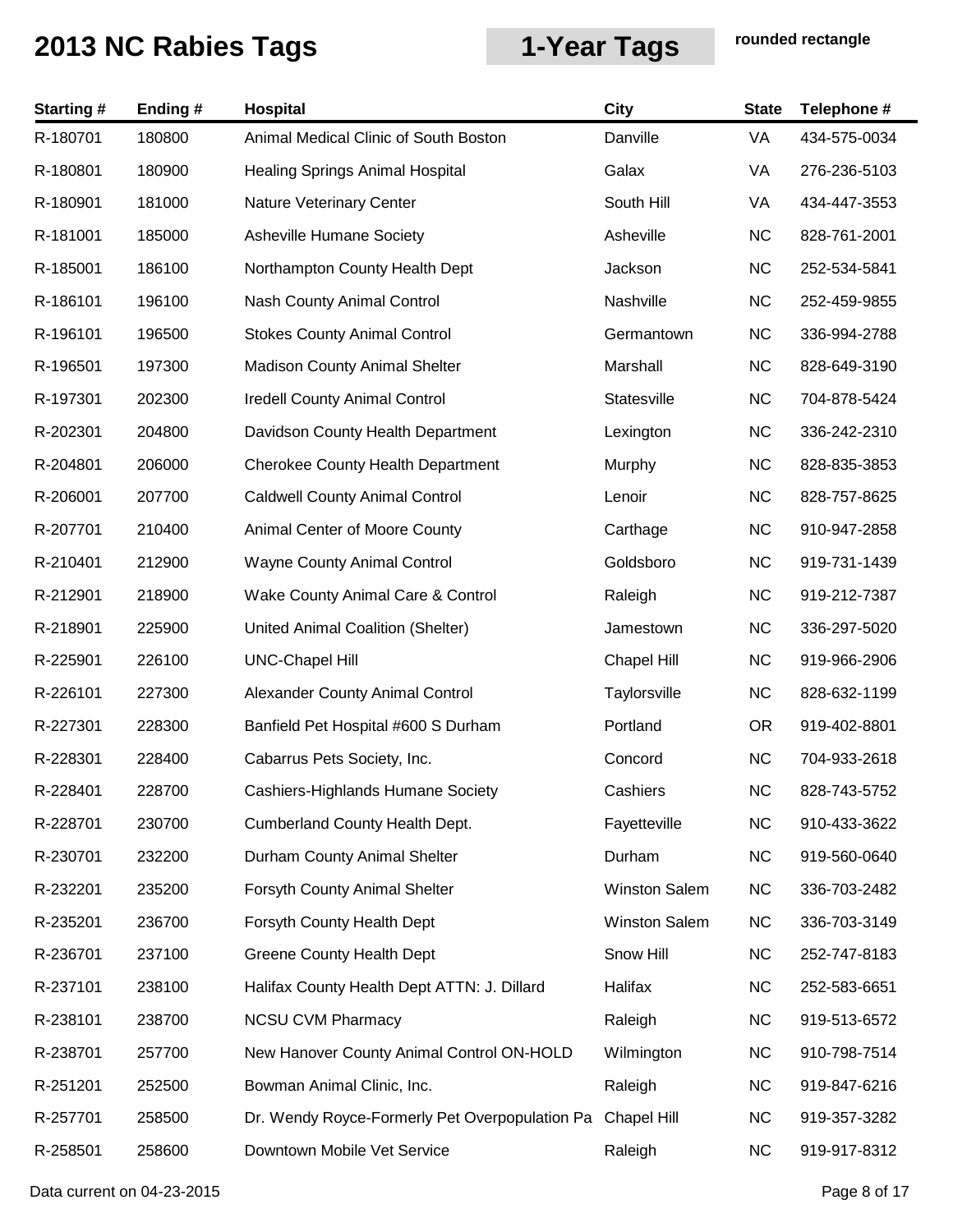| <b>Starting#</b> | Ending# | <b>Hospital</b>                                | <b>City</b>        | <b>State</b> | Telephone #  |
|------------------|---------|------------------------------------------------|--------------------|--------------|--------------|
| R-258601         | 258700  | Dr. Wendy Royce-Formerly Pet Overpopulation Pa | <b>Chapel Hill</b> | <b>NC</b>    | 919-357-3282 |
| R-258701         | 259300  | Carolina Value Vet Mobile Vaccine Clinic       | Concord            | <b>NC</b>    | 704-288-8620 |
| R-259301         | 259500  | Vale Veterinary Hospital PLLC                  | Vale               | <b>NC</b>    | 704-462-2901 |
| R-259501         | 259600  | Phillips Animal Medical Hospital               | Gastonia           | <b>NC</b>    | 704-867-3514 |
| R-259601         | 260200  | Rowan County Animal Control/Shelter            | Salisbury          | <b>NC</b>    | 704-216-7768 |
| R-260201         | 261200  | New Hanover County Animal Control ON-HOLD      | Wilmington         | <b>NC</b>    | 910-798-7514 |
| R-261201         | 261300  | <b>Wilkes County Animal Control</b>            | Wilkesboro         | <b>NC</b>    | 336-903-7688 |
| R-261301         | 262900  | <b>Granville Co Animal Control</b>             | Oxford             | <b>NC</b>    | 919-693-6749 |
| R-262901         | 263500  | <b>Warrenton Animal Clinic</b>                 | Warrenton          | <b>NC</b>    | 252-257-0737 |
| R-263501         | 267000  | Pender Co Animal Shelter                       | <b>Burgaw</b>      | <b>NC</b>    | 910-259-1484 |
| R-267001         | 267200  | Close Calls, PLLC                              | Raleigh            | <b>NC</b>    | 919-749-3590 |
| R-267201         | 267500  | Healthy Pets Mobile Vet                        | Garner             | <b>NC</b>    | 919-329-7387 |
| R-267501         | 270000  | Safe Haven for Cats, Attn: Dr. King            | Raleigh            | <b>NC</b>    | 919-872-1128 |
| R-270001         | 271700  | Union County Animal Services Bureau            | Monroe             | <b>NC</b>    | 704-283-3548 |
| R-271701         | 271800  | The Oaks Veterinary Clinic                     | Smithfield         | VA           | 757-357-2324 |
| R-271801         | 272000  | Polk County Animal Control                     | Columbus           | <b>NC</b>    | 828-894-3001 |
| R-272001         | 273000  | Heritage Animal Hospital                       | <b>Wake Forest</b> | <b>NC</b>    | 919-412-4389 |
| R-272001         | 273000  | <b>Healthy Paws Animal Hospital</b>            | <b>Wake Forest</b> | <b>NC</b>    | 919-556-8383 |
| R-273001         | 273800  | Randolph County Animal Control                 | Asheboro           | <b>NC</b>    | 336-683-8235 |
| R-273801         | 274200  | Second Chance Pet Adoptions                    | Cary               | <b>NC</b>    | 919-851-8404 |
| R-274201         | 275500  | Banfield Pet Hospital #412 Greensboro          | Portland           | <b>OR</b>    | 336-852-6121 |
| R-275501         | 276100  | Banfield Pet Hospital #414 Winston Salem       | Portland           | <b>OR</b>    | 336-377-3026 |
| R-276101         | 277100  | <b>Foothills Humane Society</b>                | Tryon              | <b>NC</b>    | 828-863-4444 |
| R-277101         | 278900  | <b>Bunn Animal Hospital</b>                    | <b>Bunn</b>        | <b>NC</b>    | 919-496-7401 |
| R-278901         | 279600  | Riverbend Swine Consulting, PC                 | Goldsboro          | <b>NC</b>    | 919-731-3002 |
| R-279601         | 279700  | South Point Pet Hospital                       | <b>Belmont</b>     | <b>NC</b>    | 704-825-7774 |
| R-279701         | 283700  | Banfield Pet Hospital #415 Fayetteville        | Fayetteville       | <b>NC</b>    | 910-864-1337 |
| R-283701         | 283800  | Carolina Livestock Veterinary Service          | Statesville        | <b>NC</b>    | 828-228-7962 |
| R-283801         | 284100  | <b>Buckley Animal Hospital</b>                 | Charlotte          | <b>NC</b>    | 704-540-5077 |
| R-284101         | 284900  | Banfield Pet Hospital #1207 Arden              | Portland           | OR.          | 828-681-0519 |
| R-284901         | 286100  | Cat Care Veterinary Clinic                     | Morrisville        | <b>NC</b>    | 919-380-2737 |
| R-286101         | 287600  | Four Paws Veterinary Hospital                  | Southport          | <b>NC</b>    | 910-457-7387 |

Data current on 04-23-2015 **Page 9 of 17**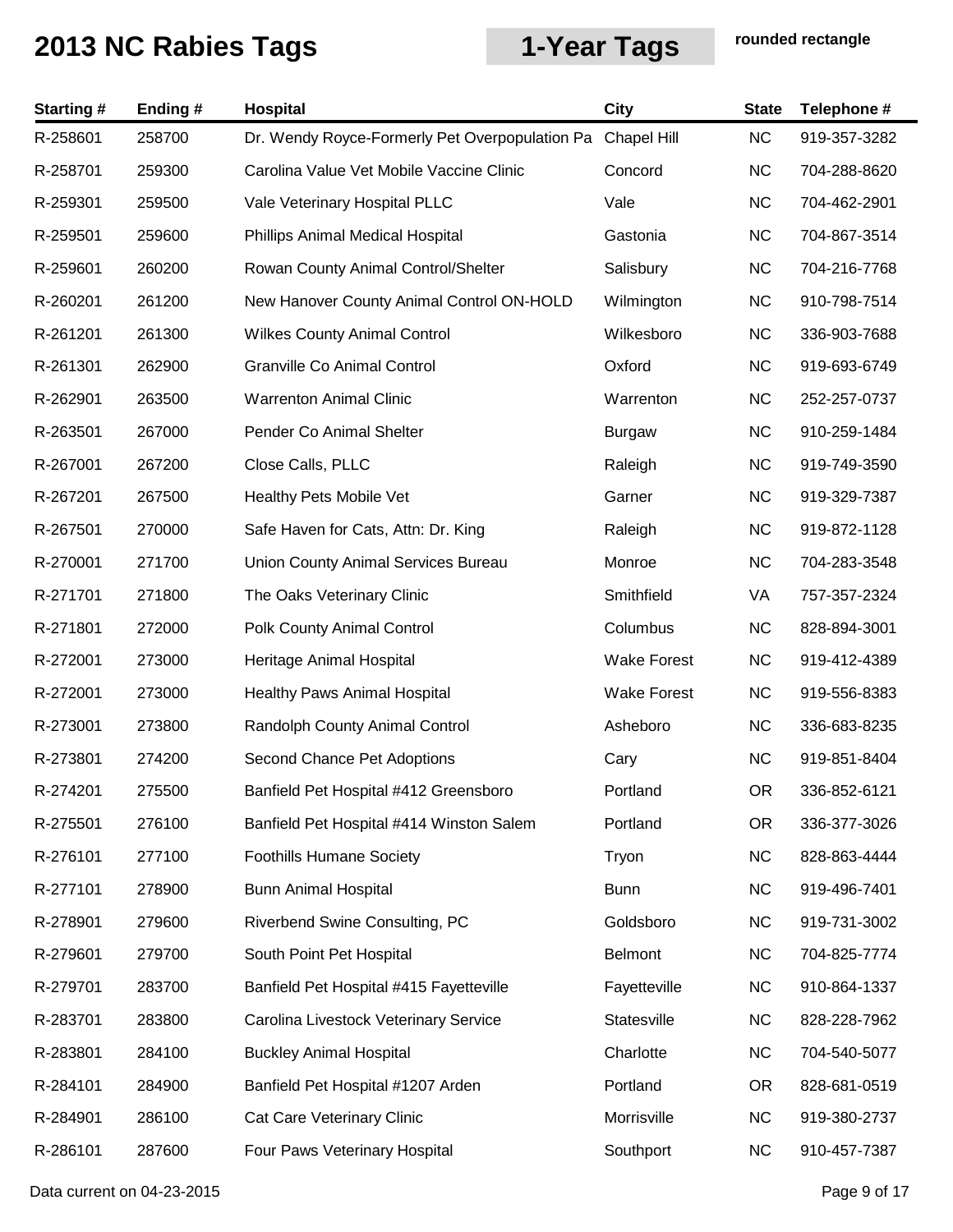| <b>Starting#</b> | Ending# | Hospital                                        | <b>City</b>   | <b>State</b> | Telephone #  |
|------------------|---------|-------------------------------------------------|---------------|--------------|--------------|
| R-287601         | 288900  | Banfield Pet Hospital #1413 Burlington          | Portland      | <b>OR</b>    | 336-524-9106 |
| R-288901         | 289200  | Banfield Pet Hospital #418 Hickory              | Portland      | <b>OR</b>    | 828-261-0356 |
| R-289201         | 289600  | <b>Grassy Creek Animal Hospital</b>             | King          | <b>NC</b>    | 336-983-2011 |
| R-289601         | 290600  | Wilmington Animal Health Care                   | Wilmington    | <b>NC</b>    | 910-791-7101 |
| R-290601         | 290700  | <b>Chatham County Animal Control</b>            | Pittsboro     | <b>NC</b>    | 919-542-7203 |
| R-290701         | 290900  | <b>Homeward Bound Mobile Vet Service</b>        | Raleigh       | <b>NC</b>    | 919-847-2500 |
| R-290901         | 291900  | <b>Bear Creek Mobile Vet Service</b>            | Albermarle    | <b>NC</b>    | 704-986-0000 |
| R-291901         | 292500  | Carolina Animal Hospital of Creedmoor           | Creedmoor     | <b>NC</b>    | 919-528-0606 |
| R-292501         | 293000  | Robeson County Animal Shelter                   | St. Paul      | <b>NC</b>    | 910-865-2200 |
| R-293001         | 293500  | Banfield Pet Hospital #1509 Charlotte           | Portland      | <b>OR</b>    | 704-583-9440 |
| R-293501         | 293900  | <b>Surry County Animal Control</b>              | Dodson        | <b>NC</b>    | 336-401-8481 |
| R-293901         | 294100  | Albermarle Mobile Veterinary Service-CLOSED     | Hertford      | <b>NC</b>    | 252-562-4884 |
| R-294101         | 294700  | Rowan County Animal Control/Shelter             | Salisbury     | <b>NC</b>    | 704-216-7768 |
| R-294701         | 295400  | <b>Lincoln County Animal Services</b>           | Lincolnton    | <b>NC</b>    | 704-736-4125 |
| R-295401         | 295500  | Piedmont Equine Mobile Veterinary Service       | Marshville    | <b>NC</b>    | 704-989-3933 |
| R-295501         | 295700  | <b>Burke County Sheriff Dept Animal Control</b> | Morganton     | <b>NC</b>    | 828-438-5500 |
| R-295701         | 296500  | Banfield Pet Hospital #1208 Asheville           | Portland      | OR.          | 828-298-1800 |
| R-296501         | 297900  | <b>Surry Spay Neuter Clinic</b>                 | Ararat        | <b>NC</b>    | 336-756-2578 |
| R-297901         | 299400  | Banfield Pet Hospital #1929 Knightdale          | Portland      | <b>OR</b>    | 919-266-1747 |
| R-299401         | 300200  | Harmony Animal Hospital                         | Apex          | <b>NC</b>    | 919-303-3456 |
| R-300201         | 300400  | Judy A. Cary CRV (Pet Partners Network)         | Lenoir        | <b>NC</b>    | 828-572-0199 |
| R-300401         | 301000  | <b>Brunswick County Animal Services</b>         | Supply        | <b>NC</b>    | 910-754-8204 |
| R-301001         | 301600  | East Wake Animal Hospital                       | Zebulon       | <b>NC</b>    | 919-375-4180 |
| R-301601         | 301800  | Pampered Pets Mobile Veterinary Services        | Wadesboro     | <b>NC</b>    | 704-465-2307 |
| R-301801         | 302000  | Pampered Pets Mobile Veterinary Services        | Wadesboro     | <b>NC</b>    | 704-465-2307 |
| R-302001         | 302400  | <b>Carteret County Animal Control</b>           | Morehead City | <b>NC</b>    | 252-728-8585 |
| R-302401         | 302800  | <b>Carteret County Animal Control</b>           | Morehead City | <b>NC</b>    | 252-728-8585 |
| R-302801         | 302900  | Downtown Mobile Vet Service                     | Raleigh       | <b>NC</b>    | 919-917-8312 |
| R-302901         | 303900  | Banfield Pet Hospital #2124 Sharon Amity        | Portland      | OR.          | 704-364-4171 |
| R-303901         | 304300  | Carolina Forest Animal Clinic                   | Jacksonville  | <b>NC</b>    | 910-347-1219 |
| R-304301         | 304600  | Louisburg Veterinary Clinic                     | Louisburg     | <b>NC</b>    | 919-496-2638 |
| R-304601         | 304700  | Small Ruminant & Camelid Mobile                 | Hillsborough  | <b>NC</b>    | 919-618-1322 |
|                  |         |                                                 |               |              |              |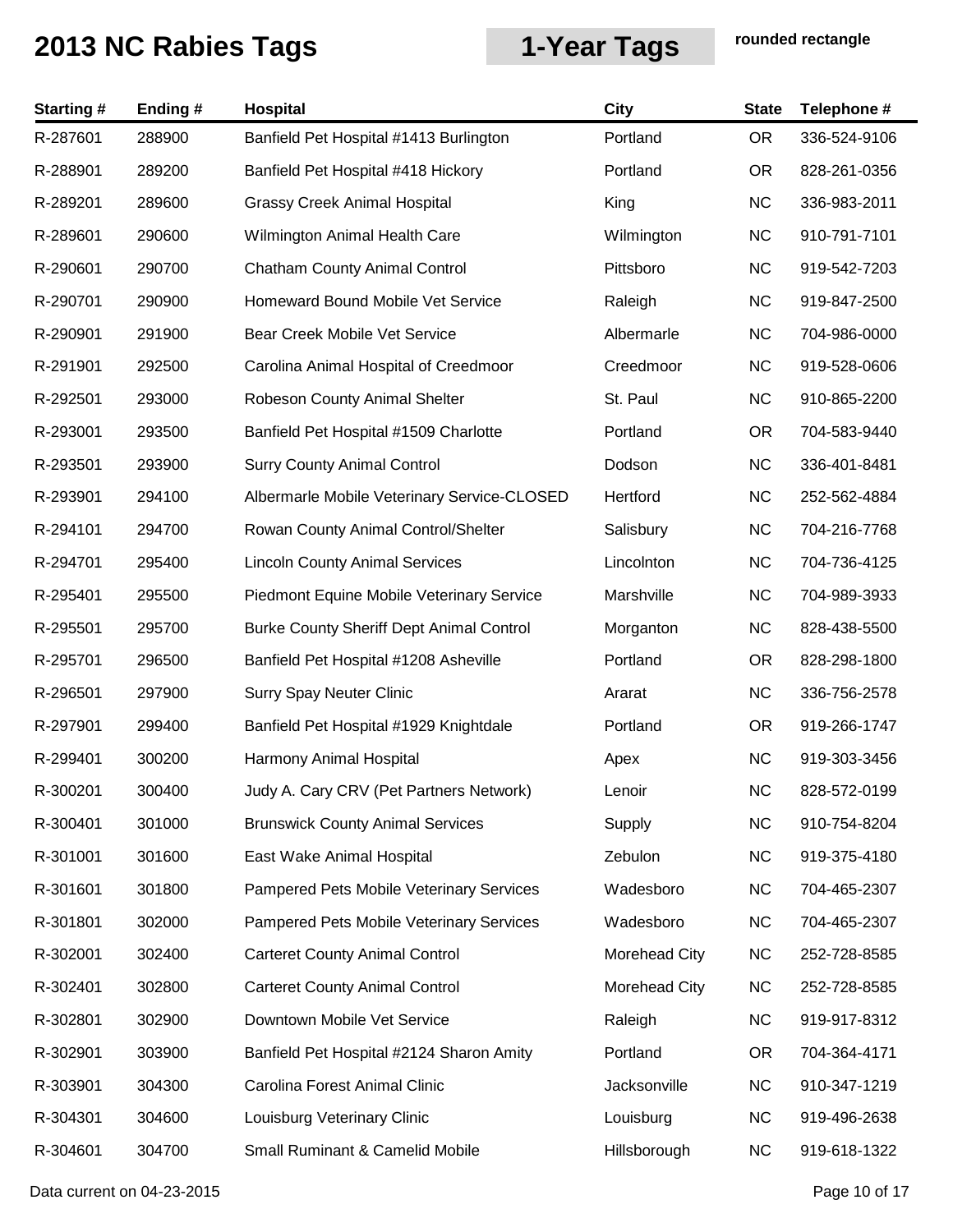| <b>Starting#</b> | Ending# | <b>Hospital</b>                                 | <b>City</b>           | <b>State</b>    | Telephone #  |
|------------------|---------|-------------------------------------------------|-----------------------|-----------------|--------------|
| R-304701         | 305100  | Carolinas Veterinary Care Clinic                | Huntersville          | <b>NC</b>       | 704-439-0600 |
| R-305101         | 305200  | Maple Veterinary Mobile Services                | Monroe                | <b>NC</b>       | 704-635-7788 |
| R-305201         | 305700  | <b>Small Paws Veterinary Clinic</b>             | <b>Elizabeth City</b> | <b>NC</b>       | 252-384-0109 |
| R-305701         | 305900  | SPCA of Northeastern NC                         | <b>Elizabeth City</b> | <b>NC</b>       | 252-338-5222 |
| R-305901         | 306400  | SPCA of Northeastern NC                         | <b>Elizabeth City</b> | <b>NC</b>       | 252-338-5222 |
| R-306401         | 306500  | Anderson Creek Mobile Veterinary Services       | Spring Lake           | <b>NC</b>       | 910-603-5037 |
| R-306501         | 308000  | Spay Neuter Clinic of the Carolinas             | Charlotte             | <b>NC</b>       | 704-542-9997 |
| R-308001         | 309000  | Banfield Pet Hospital #2229 Morrisville         | Portland              | <b>OR</b>       | 919-467-1562 |
| R-309001         | 309100  | Dr Caroline J Heller                            | Raleigh               | <b>NC</b>       | 202-365-2810 |
| R-309101         | 309600  | PAWS of Hertford County                         | Murfeesboro           | <b>NC</b>       | 252-642-7297 |
| R-309601         | 309900  | Middle Creek Veterinary Hospital                | Raleigh               | <b>NC</b>       | 919-773-1043 |
| R-309901         | 310000  | Shiloh Animal Hospital                          | Morrisville           | <b>NC</b>       | 919-825-1000 |
| R-310001         | 310400  | <b>Craven Pamlico Animal Services</b>           | New Bern              | <b>NC</b>       | 252-637-4606 |
| R-310401         | 313500  | Planned Pethood Spay & Neuter Clinic            | Greensboro            | <b>NC</b>       | 336-299-3999 |
| R-313501         | 313600  | Banfield Pet Hospital #1436 Monroe              | Portland              | <b>OR</b>       | 704-238-8228 |
| R-313801         | 314200  | Banfield Pet Hospital #2110 Wesley Chapel       | Portland              | <b>OR</b>       | 704-821-1415 |
| R-314201         | 314300  | <b>Highlands Pet Hospital</b>                   | Concord               | <b>NC</b>       | 704-464-4463 |
| R-314301         | 314600  | Ark Mobile Vet Housecalls                       | Graham                | <b>NC</b>       | 919-932-0700 |
| R-314601         | 316100  | <b>Carteret County Humane Society</b>           | Newport               | <b>NC</b>       | 252-247-7744 |
| R-318601         | 318700  | Pine Grove Animal Hospital CLOSED               | Lillington            | <b>NC</b>       | 910-984-1020 |
| R-318701         | 318800  | Frenzel's Mobile Vet Clinic                     | Mebane                | <b>NC</b>       | 336-694-6688 |
| R-318801         | 319100  | VCA Cornerstone #487 High House                 | Cary                  | <b>NC</b>       | 919-319-1555 |
| R-319101         | 319200  | Chatham Mobile Veterinary Service               | <b>Bear Creek</b>     | <b>NC</b>       | 919-239-9362 |
| R-319201         | 319300  | Dr. Amy Lee Nevens                              | <b>Hope Mills</b>     | <b>NC</b>       | 310-570-6287 |
| R-319301         | 319400  | <b>Rottweiler Hearts Rescue</b>                 | Apex                  | <b>NC</b>       | 919-282-6169 |
| R-319401         | 319500  | Carolina Vet. Specialists South Charlotte       | Charlotte             | <b>NC</b>       | 704-504-9608 |
| R-319501         | 319600  | Mount Hermon Animal Clinic                      | Danville              | VA              | 434-886-2499 |
| R-319501         | 319600  | Mount Hermon Animal Clinic                      | Danville              | VA              | 434-886-2499 |
| R-319601         | 319800  | East Wake Animal Hospital                       | Zebulon               | <b>NC</b>       | 919-375-4180 |
| R-319801         | 319900  | Duke University-Lab Animal Div.                 | Durham                | <b>NC</b>       | 919-684-0824 |
| R-319901         | 320000  | Triangle Veterinary Referral Hospital           | Durham                | <b>NC</b>       | 919-489-0615 |
| R-320001         | 321500  | Banfield Pet Hospital #1510 Charlotte-Perimeter | Portland              | OR <sub>.</sub> | 704-599-2957 |

Data current on 04-23-2015 **Page 11 of 17**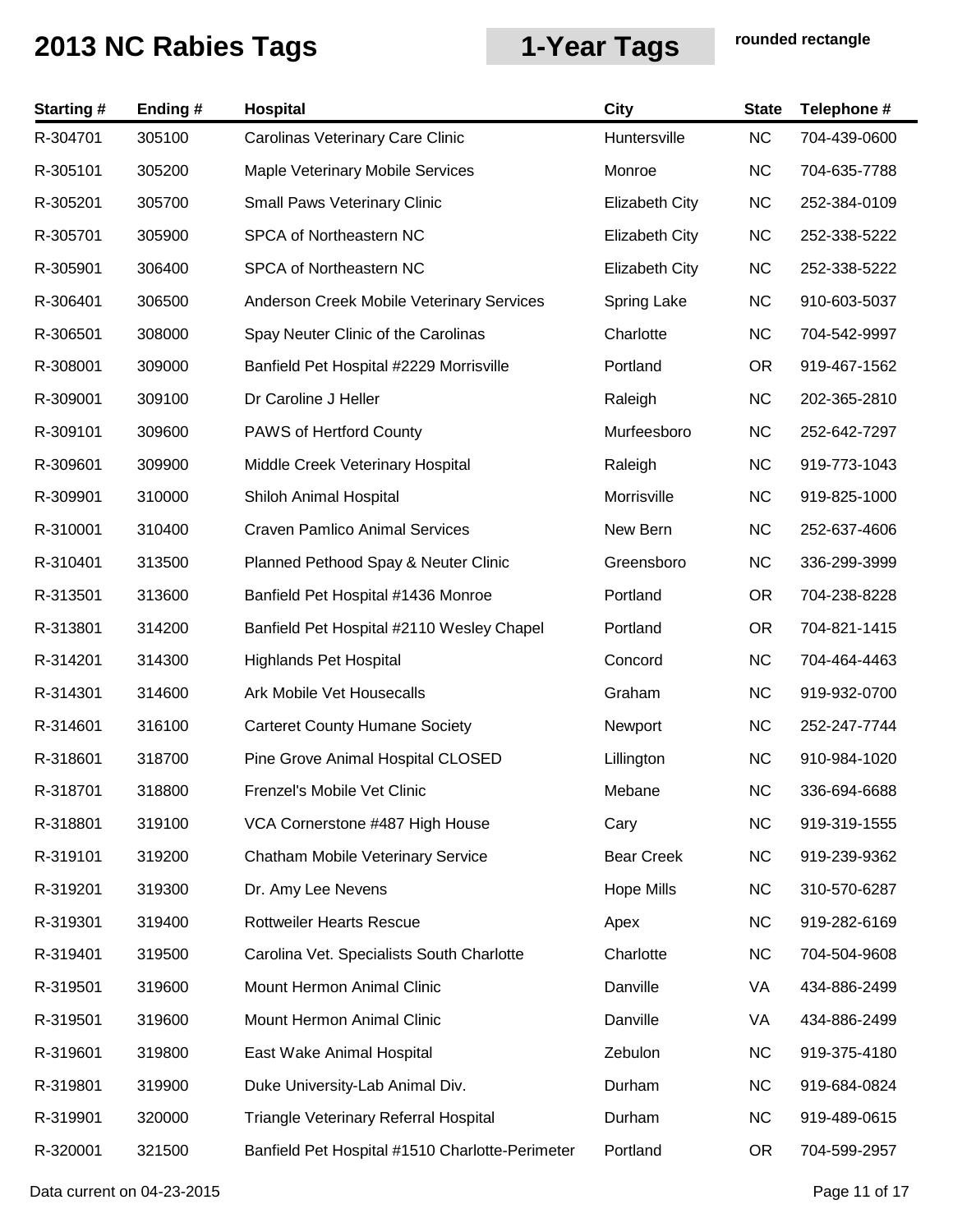| <b>Starting#</b> | Ending# | Hospital                                       | City               | <b>State</b> | Telephone #  |
|------------------|---------|------------------------------------------------|--------------------|--------------|--------------|
| R-321501         | 323000  | Ambassador Mobile Veterinarian Service         | Greensboro         | <b>NC</b>    | 336-379-1227 |
| R-322001         | 3245000 | Durham Sheriff's Office Animal Services        | Durham             | <b>NC</b>    | 919-560-0630 |
| R-324501         | 324800  | Animal Protection Society of Caswell County    | Yanceyville        | <b>NC</b>    | 336-694-4921 |
| R-324801         | 325400  | <b>Gaston County Animal Control</b>            | Dallas             | <b>NC</b>    | 704-922-9716 |
| R-325401         | 325800  | <b>Cotswold Animal Hospital</b>                | Charlotte          | <b>NC</b>    | 704-365-3787 |
| R-325801         | 326000  | <b>Yadkin County Animal Control</b>            | Yadkinville        | <b>NC</b>    | 336-677-2500 |
| R-326001         | 328000  | Appalachian-New River Veter. Assoc PA.         | Boone              | <b>NC</b>    | 828-264-5621 |
| R-328001         | 329000  | Banfield Pet Hospital #1095 Mooresville        | Portland           | <b>OR</b>    | 704-799-3812 |
| R-329001         | 330000  | Banfield Pet Hospital #602 Apex                | Portland           | <b>OR</b>    | 919-387-0954 |
| R-330501         | 331500  | <b>Cumberland County Animal Control</b>        | Fayetteville       | <b>NC</b>    | 910-321-6857 |
| R-331501         | 332500  | Port City Animal Hospital                      | Wilmington         | <b>NC</b>    | 910-452-4093 |
| R-332501         | 333000  | VCA Broadstreet Animal Hospital                | Fuquay Varina      | <b>NC</b>    | 919-557-3206 |
| R-333001         | 338000  | Humane Society Charlotte Spay&Neuter Clinic-To | Charlotte          | <b>NC</b>    | 704-494-7707 |
| R-338501         | 338700  | <b>Bladen County Animal Control</b>            | Elizabethtown      | <b>NC</b>    | 910-862-6918 |
| R-338701         | 338800  | Adopt An Angel                                 | Wilmington         | <b>NC</b>    | 910-392-0557 |
| R-338801         | 338900  | Mobile Equine & House Call Service             | Charlotte          | <b>NC</b>    | 704-541-3966 |
| R-338901         | 339000  | NCSU, CVM, Lab Animal Resources                | Raleigh            | <b>NC</b>    | 919-513-6280 |
| R-339001         | 343000  | Charlotte-Mecklenburg Animal Care & Control    | Charlotte          | <b>NC</b>    | 704-336-6695 |
| R-343001         | 343800  | <b>Macon County Animal Control</b>             | Franklin           | <b>NC</b>    | 828-349-2490 |
| R-344001         | 345500  | Burlington Animal Shelter/Adoption Center      | Haw River          | <b>NC</b>    | 336-578-0343 |
| R-345501         | 346000  | <b>Boulevard Animal Hospital</b>               | Raleigh            | <b>NC</b>    | 919-828-7468 |
| R-346001         | 346300  | <b>Mobile Laser Veterinary Services</b>        | Raleigh            | <b>NC</b>    | 919-789-1109 |
| R-346301         | 349000  | Animal Center of Moore County                  | Carthage           | <b>NC</b>    | 910-947-2858 |
| R-349001         | 349300  | Banfield Pet Hospital #1509 Charlotte          | Portland           | <b>OR</b>    | 704-583-9440 |
| R-349301         | 349500  | Alexander At The Park Vet Hospital             | Durham             | <b>NC</b>    | 919-484-9909 |
| R-349501         | 350100  | Banfield Pet Hospital #610 Greenville          | Portland           | <b>OR</b>    | 252-756-3145 |
| R-350101         | 350400  | Hampstead Animal Hospital                      | Hampstead          | <b>NC</b>    | 910-270-4838 |
| R-350401         | 350500  | Phillips Animal Medical Hospital               | Gastonia           | <b>NC</b>    | 704-867-3514 |
| R-350501         | 352500  | <b>NCSU Mobile Hospital Service CVM</b>        | Raleigh            | <b>NC</b>    | 919-606-2752 |
| R-352501         | 353000  | <b>College Road Animal Hospital</b>            | Wilmington         | <b>NC</b>    | 910-395-6555 |
| R-353001         | 354800  | North Wake Animal Hospital                     | <b>Wake Forest</b> | <b>NC</b>    | 919-556-1121 |
| R-354801         | 354900  | Creekside Mobile Veterinary Service            | Apex               | <b>NC</b>    | 919-363-7040 |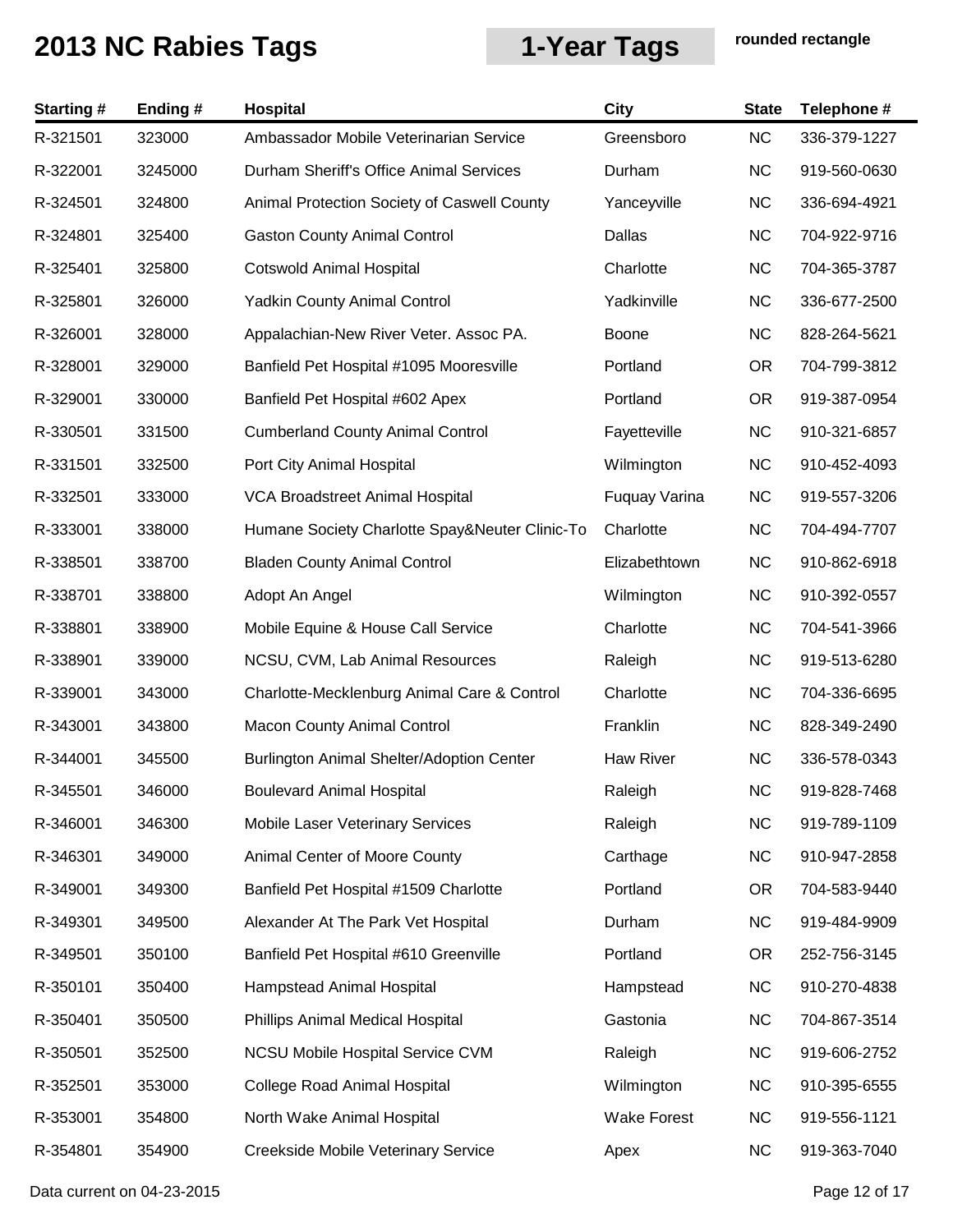| <b>Starting#</b> | Ending# | <b>Hospital</b>                            | <b>City</b>           | <b>State</b> | Telephone #  |
|------------------|---------|--------------------------------------------|-----------------------|--------------|--------------|
| R-354901         | 355000  | <b>Wellspring Holistic Vet Care</b>        | Castle Hayne          | <b>NC</b>    | 910-763-1230 |
| R-355501         | 356200  | Morehead Animal Hospital, P.A.             | Morehead City         | <b>NC</b>    | 252-726-0181 |
| R-356201         | 356500  | Carolina Value Vet Mobile Vaccine Clinic   | Concord               | <b>NC</b>    | 704-288-8620 |
| R-356501         | 357000  | Banfield Pet Hospital #597 Garner          | Portland              | <b>OR</b>    | 919-661-1926 |
| R-357001         | 359000  | Pasquotank Animal Hospital                 | <b>Elizabeth City</b> | <b>NC</b>    | 252-264-3371 |
| R-359001         | 359500  | Medicine Man Mobile Vet                    | Morganton             | <b>NC</b>    | 828-439-3905 |
| R-359501         | 360900  | <b>Fuquay Veterinary Hospital</b>          | Fuquay-Varina         | <b>NC</b>    | 919-552-7200 |
| R-360901         | 361000  | Paws At Your Doorstep Mobile Vet Service   | Cary                  | <b>NC</b>    | 919-247-2670 |
| R-361001         | 362000  | Banfield Pet Hospital #2347 Charlotte-IKEA | Portland              | <b>OR</b>    | 704-596-6224 |
| R-362001         | 364000  | <b>Guilford Co Env Health</b>              | Greensboro            | <b>NC</b>    | 336-641-4459 |
| R-364001         | 364400  | <b>Bridges Mobile Services</b>             | Grover                | <b>NC</b>    | 704-937-3300 |
| R-364401         | 364500  | <b>Carolina Veterinary Specialists</b>     | <b>Matthews</b>       | <b>NC</b>    | 704-815-3939 |
| R-364501         | 365300  | Care First Animal Hospital at Oberlin      | Raleigh               | <b>NC</b>    | 919-832-3107 |
| R-365301         | 365400  | <b>Faithful Friends Animal Santuary</b>    | Salisbury             | <b>NC</b>    | 336-782-6197 |
| R-365401         | 365500  | Clarksville Veterinary Clinic              | Clarksville           | VA           | 434-374-0166 |
| R-365501         | 366000  | Catawba County Animal Control              | Newton                | <b>NC</b>    | 828-464-7686 |
| R-366001         | 367500  | Burlington Animal Shelter/Adoption Center  | <b>Haw River</b>      | <b>NC</b>    | 336-578-0343 |
| R-367501         | 369000  | <b>Shelton's Veterinary Clinic</b>         | Williamston           | <b>NC</b>    | 252-792-2808 |
| R-369001         | 370200  | Mitchell County Animal Rescue Shelter      | Spruce Pine           | <b>NC</b>    | 828-765-6952 |
| R-370201         | 370400  | Brookwood Veterinary Clinic, P.A.          | Raleigh               | <b>NC</b>    | 919-779-2940 |
| R-370401         | 371000  | Johnston Animal Hospital PC                | Smithfield            | <b>NC</b>    | 919-934-3511 |
| R-371001         | 371500  | West Cary Animal Hospital                  | Cary                  | <b>NC</b>    | 919-303-1611 |
| R-371501         | 372300  | Chatham Animal Hospital, Inc.              | Cary                  | <b>NC</b>    | 919-469-8114 |
| R-372301         | 372500  | Dr Ivey Smith Mobile Vet                   | Snow Hill             | <b>NC</b>    | 252-714-9581 |
| R-372501         | 374000  | Banfield Pet Hospital #1170 White Oak      | Portland              | <b>OR</b>    | 919-771-2344 |
| R-374001         | 376000  | Banfield Pet Hospital #413 East Greensboro | Portland              | <b>OR</b>    | 336-545-8333 |
| R-376001         | 376300  | VCA Cornerstone #487 High House            | Cary                  | <b>NC</b>    | 919-319-1555 |
| R-376301         | 376500  | Local Mobile Veterinary Practice           | Durham                | <b>NC</b>    | 919-219-4919 |
| R-376501         | 376800  | Banfield Pet Hospital #1392 Aberdeen       | Portland              | <b>OR</b>    | 910-692-4931 |
| R-376801         | 377200  | <b>Transylvania County Animal Services</b> | <b>Brevard</b>        | <b>NC</b>    | 828-883-3713 |
| R-377201         | 377300  | Triangle Equine Mobile Vet. Services       | Cary                  | <b>NC</b>    | 919-460-6300 |
| R-377301         | 377400  | Carolina Vetererinary Specialist Referral  | Greensboro            | <b>NC</b>    | 336-632-0605 |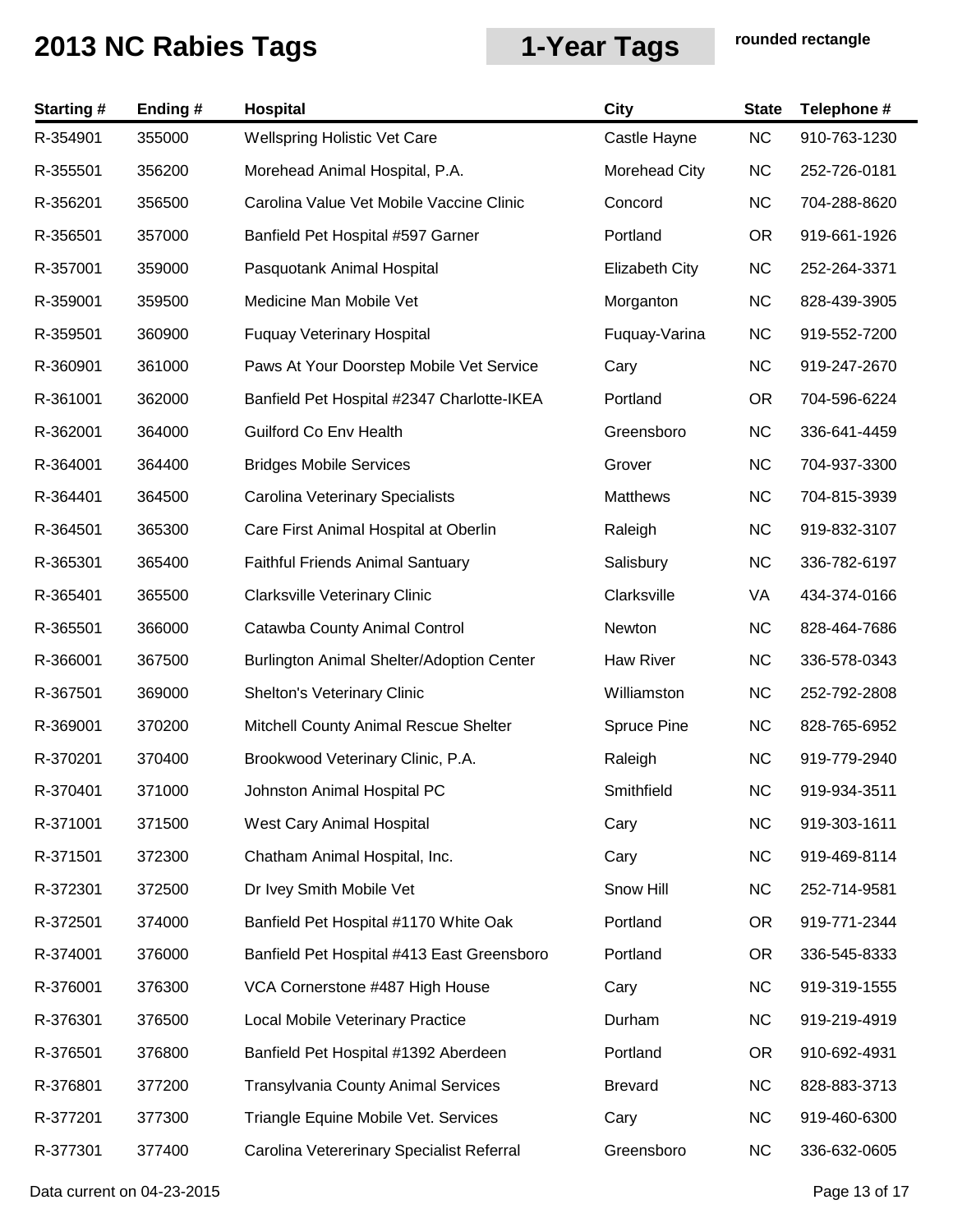| <b>Starting#</b> | Ending # | <b>Hospital</b>                                 | <b>City</b>    | <b>State</b> | Telephone #  |
|------------------|----------|-------------------------------------------------|----------------|--------------|--------------|
| R-377401         | 378000   | <b>Garner Animal Hospital</b>                   | Raleigh        | <b>NC</b>    | 919-772-0404 |
| R-378001         | 378500   | Medicine Man Mobile Vet                         | Morganton      | <b>NC</b>    | 828-439-3905 |
| R-378501         | 380000   | Vance County Animal Shelter                     | Henderson      | <b>NC</b>    | 252-492-3136 |
| R-380001         | 380500   | Lexington Large Animal Medicine & Surgery       | Lexington      | <b>NC</b>    | 336-787-4901 |
| R-380501         | 380600   | Martin County Animal Control                    | Williamston    | <b>NC</b>    | 252-799-8099 |
| R-380601         | 380700   | <b>Heartway Holistic Vet</b>                    | Floyd          | VA           | 540-818-7004 |
| R-380701         | 380900   | <b>Western Wake Veterinary Service</b>          | Apex           | <b>NC</b>    | 919-362-1344 |
| R-380901         | 381000   | Holmes Mobile Veterinary Service                | Valle Crucis   | <b>NC</b>    | 828-266-3959 |
| R-381001         | 382000   | <b>Burlington Road Animal Hospital</b>          | Greensboro     | <b>NC</b>    | 336-375-3939 |
| R-382001         | 382100   | Veterinary Care Anywhere                        | Raleigh        | <b>NC</b>    | 919-914-0079 |
| R-382501         | 383000   | <b>Cary Animal Control</b>                      | Cary           | <b>NC</b>    | 919-319-4517 |
| R-383001         | 384000   | Carolina Value Vet Mobile Vaccine Clinic        | Concord        | <b>NC</b>    | 704-288-8620 |
| R-384001         | 384500   | Banfield Pet Hospital #2247 Sanford             | Portland       | <b>OR</b>    | 919-774-6428 |
| R-384501         | 385200   | Carolina Value Vet Mobile Vaccine Clinic        | Concord        | <b>NC</b>    | 704-288-8620 |
| R-385201         | 385300   | Brentwood Veterinary Center, P.A.               | Wilson         | <b>NC</b>    | 252-243-6252 |
| R-385301         | 386000   | <b>Gaston County Animal Control</b>             | Dallas         | <b>NC</b>    | 704-922-9716 |
| R-386001         | 387500   | <b>Cumberland County Animal Control</b>         | Fayetteville   | <b>NC</b>    | 910-321-6857 |
| R-387501         | 388000   | Banfield Pet Hospital #418 Hickory              | Portland       | OR.          | 828-261-0356 |
| R-388001         | 388500   | Banfield Pet Hospital #597 Garner               | Portland       | <b>OR</b>    | 919-661-1926 |
| R-388501         | 388700   | <b>Sampson County Animal Shelter</b>            | Clinton        | <b>NC</b>    | 910-592-8493 |
| R-388701         | 389000   | <b>Huntersville Animal Services</b>             | Huntersville   | NC.          | 704-464-5400 |
| R-389001         | 392000   | Planned Pethood Spay & Neuter Clinic            | Greensboro     | <b>NC</b>    | 336-299-3999 |
| R-392001         | 392500   | Catawba County Animal Control                   | Newton         | <b>NC</b>    | 828-464-7686 |
| R-392501         | 393500   | Banfield Pet Hospital #1510 Charlotte-Perimeter | Portland       | OR.          | 704-599-2957 |
| R-393501         | 393800   | Banfield Pet Hospital #600 S Durham             | Portland       | <b>OR</b>    | 919-402-8801 |
| R-393801         | 394000   | Banfield Pet Hospital #2288 Statesville         | Portland       | <b>OR</b>    | 704-878-8849 |
| R-394001         | 394500   | Southeastern Veterinary Hospital, P.A.          | Lumberton      | <b>NC</b>    | 910-739-9411 |
| R-394501         | 394700   | <b>Warrenton Animal Clinic</b>                  | Warrenton      | <b>NC</b>    | 252-257-0737 |
| R-394701         | 395000   | <b>College Road Animal Hospital</b>             | Wilmington     | <b>NC</b>    | 910-395-6555 |
| R-395001         | 395400   | Dr P J Boatwright                               | <b>Brevard</b> | <b>NC</b>    | 828-885-2080 |
| R-395401         | 395800   | <b>Franklin County Animal Control</b>           | Louisburg      | <b>NC</b>    | 919-496-3032 |
| R-395801         | 395900   | Large Animal Health Services, Inc.              | Asheboro       | <b>NC</b>    | 336-629-8910 |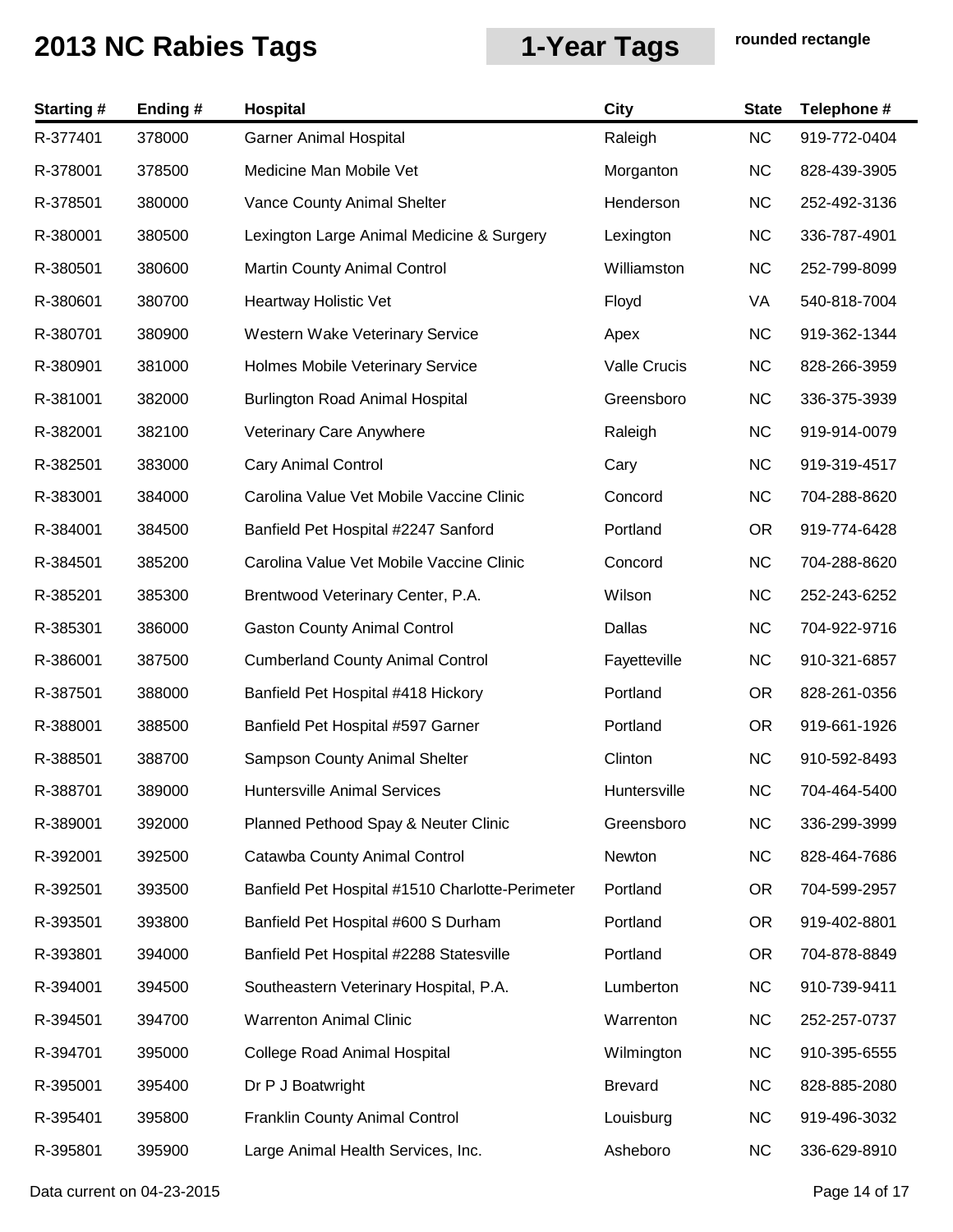| <b>Starting#</b> | Ending # | Hospital                                    | <b>City</b>           | <b>State</b> | Telephone #  |
|------------------|----------|---------------------------------------------|-----------------------|--------------|--------------|
| R-395901         | 396700   | Care First Animal Hospital at Oberlin       | Raleigh               | NC           | 919-832-3107 |
| R-396701         | 397000   | Banfield Pet Hospital #1508 Concord         | Portland              | <b>OR</b>    | 704-782-3921 |
| R-397001         | 398000   | Carolina Value Vet Mobile Vaccine Clinic    | Concord               | <b>NC</b>    | 704-288-8620 |
| R-398001         | 398500   | Fix A Friend Spay Neuter Clinic             | Winnebo               | <b>NC</b>    | 910-253-8161 |
| R-398501         | 398700   | Catawba County Animal Control               | Newton                | <b>NC</b>    | 828-464-7686 |
| R-398701         | 398900   | SPCA of Northeastern NC                     | <b>Elizabeth City</b> | <b>NC</b>    | 252-338-5222 |
| R-398901         | 399000   | Moyock Animal Hospital                      | Moyock                | <b>NC</b>    | 252-435-2250 |
| R-399001         | 399500   | Banfield Pet Hospital #2347 North Charlotte | Portland              | OR.          | 704-596-6224 |
| R-399501         | 399800   | Dr. Jennifer Shaw                           | Sanford               | <b>NC</b>    | 919-775-5522 |
| R-399801         | 400000   | <b>Baird's Animal Hospital</b>              | Lumberton             | <b>NC</b>    | 910-739-4998 |
| R-400001         | 400100   | Banfield Pet Hospital #2288 Statesville     | Portland              | <b>OR</b>    | 704-878-8849 |
| R-400101         | 400300   | <b>Yadkin County Animal Control</b>         | Yadkinville           | <b>NC</b>    | 336-677-2500 |
| R-400301         | 400400   | Frenzel's Mobile Vet Clinic                 | Mebane                | <b>NC</b>    | 336-694-6688 |
| R-400401         | 400700   | <b>Bladen County Animal Control</b>         | Elizabethtown         | <b>NC</b>    | 910-862-6918 |
| R-400701         | 401000   | Banfield Pet Hospital #1392 Aberdeen        | Portland              | <b>OR</b>    | 910-692-4931 |
| R-401001         | 401300   | <b>Craven Pamlico Animal Services</b>       | New Bern              | <b>NC</b>    | 252-637-4606 |
| R-401301         | 401600   | Vance County Animal Shelter                 | Henderson             | <b>NC</b>    | 252-492-3136 |
| R-401601         | 401900   | North End Veterinary Clinic                 | Lumberton             | <b>NC</b>    | 910-738-9368 |
| R-401901         | 402200   | <b>Macon County Animal Control</b>          | Franklin              | <b>NC</b>    | 828-349-2490 |
| R-402201         | 402500   | <b>Brunswick County Animal Services</b>     | Supply                | <b>NC</b>    | 910-754-8204 |
| R-402501         | 403000   | Southeastern Veterinary Hospital, P.A.      | Lumberton             | NC           | 910-739-9411 |
| R-403001         | 404000   | Carolina Value Vet Mobile Vaccine Clinic    | Concord               | <b>NC</b>    | 704-288-8620 |
| R-404001         | 404100   | <b>Chatham County Animal Control</b>        | Pittsboro             | <b>NC</b>    | 919-542-7203 |
| R-404101         | 404400   | Banfield Pet Hospital #596 Brier Creek      | Portland              | OR.          | 919-806-2960 |
| R-404401         | 404500   | <b>Gandy Animal Hospital</b>                | Rockingham            | <b>NC</b>    | 910-997-2518 |
| R-404501         | 404600   | Animal Hospital of Mebane                   | Mebane                | <b>NC</b>    | 919-304-1600 |
| R-404601         | 404800   | Crepe Mrytle Animal Hospital                | Angier                | <b>NC</b>    | 919-639-8387 |
| R-404801         | 405000   | Newton Veterinary Clinic                    | Newton                | <b>NC</b>    | 828-464-5020 |
| R-405001         | 405100   | Banfield Pet Hospital #1208 Asheville       | Portland              | <b>OR</b>    | 828-298-1800 |
| R-405101         | 405300   | Banfield Pet Hospital #1207 Arden           | Portland              | OR.          | 828-681-0519 |
| R-405301         | 405600   | <b>Richmond County Animal Shelter</b>       | Rockingham            | <b>NC</b>    | 910-997-8211 |
| R-405601         | 405900   | Banfield Pet Hospital #1509 Charlotte       | Portland              | OR.          | 704-583-9440 |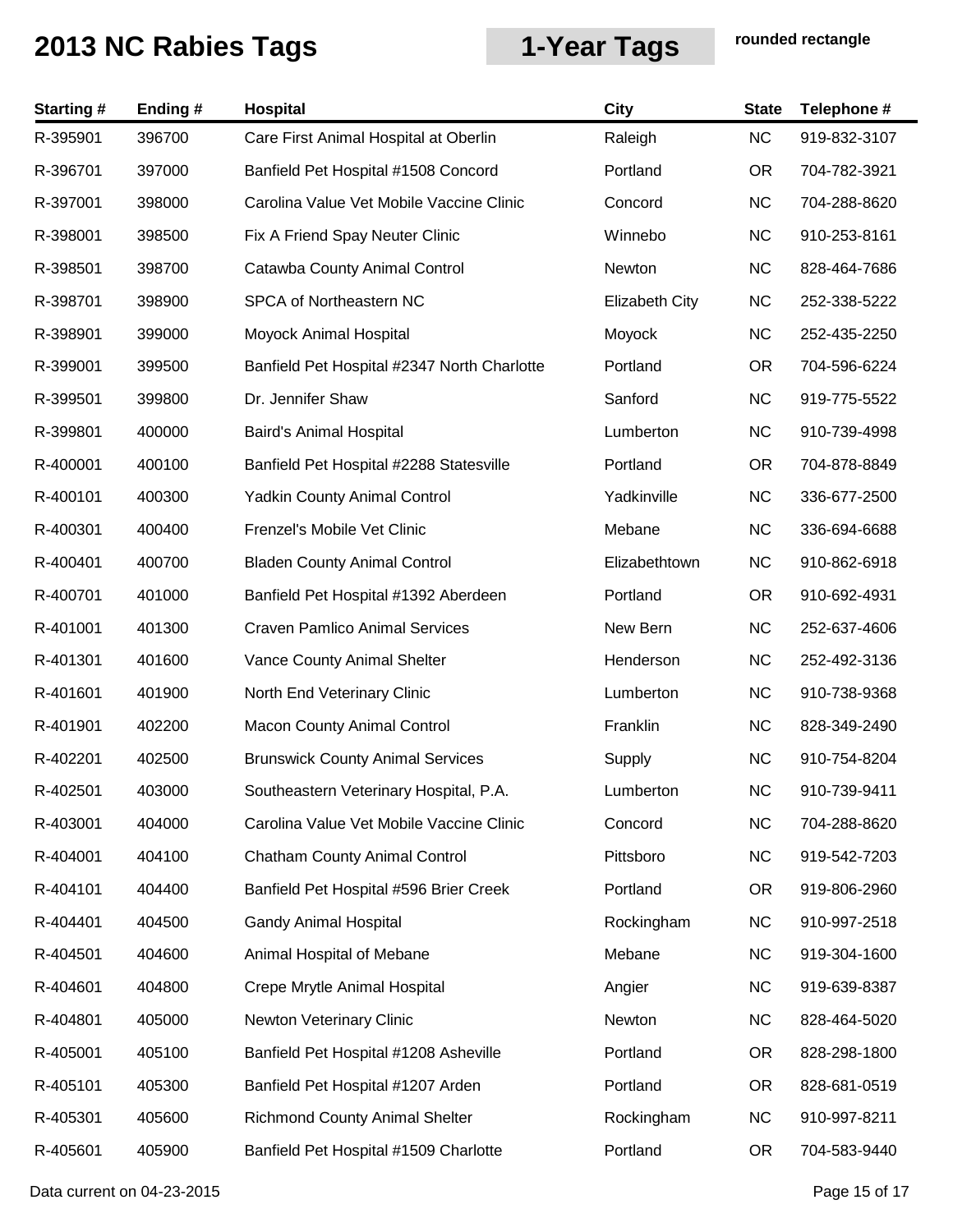| <b>Starting#</b> | Ending# | Hospital                                      | City                  | <b>State</b> | Telephone #  |
|------------------|---------|-----------------------------------------------|-----------------------|--------------|--------------|
| R-405901         | 406000  | Martin County Animal Control                  | Williamston           | NC           | 252-799-8099 |
| R-406001         | 406200  | <b>College Road Animal Hospital</b>           | Wilmington            | <b>NC</b>    | 910-395-6555 |
| R-406201         | 406300  | Hampstead Animal Hospital                     | Hampstead             | <b>NC</b>    | 910-270-4838 |
| R-406301         | 406400  | <b>Bullock Animal Clinic</b>                  | New Bern              | <b>NC</b>    | 252-637-6161 |
| R-406401         | 407000  | <b>Guilford Co Env Health</b>                 | Greensboro            | <b>NC</b>    | 336-641-4459 |
| R-407001         | 407100  | <b>Tyrrell County Animal Control</b>          | Columbia              | <b>NC</b>    | 252-766-0033 |
| R-407101         | 407300  | Carolina Beach Animal Hospital                | Carolina Beach        | <b>NC</b>    | 910-458-3000 |
| R-407301         | 407500  | SPCA of Northeastern NC                       | <b>Elizabeth City</b> | <b>NC</b>    | 252-338-5222 |
| R-407501         | 408000  | Animal Hospital of Beulaville, P.A.           | Beulaville            | <b>NC</b>    | 910-298-8188 |
| R-408001         | 408200  | Pampered Pets Mobile Vets                     | Cary                  | <b>NC</b>    | 919-469-9000 |
| R-408201         | 408400  | <b>Cotswold Animal Hospital</b>               | Charlotte             | <b>NC</b>    | 704-365-3787 |
| R-408401         | 408500  | Catawba County Animal Control                 | Newton                | <b>NC</b>    | 828-464-7686 |
| R-408501         | 409000  | Banfield Pet Hospital #610 Greenville         | Portland              | <b>OR</b>    | 252-756-3145 |
| R-409001         | 409600  | Carolina Value Vet Mobile Vaccine Clinic      | Concord               | <b>NC</b>    | 704-288-8620 |
| R-409601         | 409800  | Warsaw Animal Hospital                        | Warsaw                | <b>NC</b>    | 910-293-3348 |
| R-409801         | 410000  | Wake County Animal Care & Control             | Raleigh               | <b>NC</b>    | 919-212-7387 |
| R-410001         | 410200  | Bear Creek Mobile Vet Service                 | Albermarle            | <b>NC</b>    | 704-986-0000 |
| R-410201         | 410500  | PAWS of Hertford County                       | Murfeesboro           | <b>NC</b>    | 252-642-7297 |
| R-410501         | 411000  | Fix A Friend Spay Neuter Clinic               | Winnebo               | <b>NC</b>    | 910-253-8161 |
| R-411001         | 411600  | Rowan County Animal Control/Shelter           | Salisbury             | <b>NC</b>    | 704-216-7768 |
| R-411601         | 411700  | Animal Protection Society of Caswell County   | Yanceyville           | <b>NC</b>    | 336-694-4921 |
| R-411701         | 411800  | Lewisville Mobile Holistic Veterinary Service | Pfafftown             | <b>NC</b>    | 336-671-8577 |
| R-411801         | 412000  | Vance County Animal Shelter                   | Henderson             | <b>NC</b>    | 252-492-3136 |
| R-412001         | 413500  | Wake County Animal Care & Control             | Raleigh               | <b>NC</b>    | 919-212-7387 |
| R-413501         | 413600  | <b>SPCA of Franklin County</b>                | Youngsville           | <b>NC</b>    | 919-556-0954 |
| R-413601         | 413700  | <b>Warrenton Animal Clinic</b>                | Warrenton             | <b>NC</b>    | 252-257-0737 |
| R-413701         | 413800  | <b>Madison County Animal Shelter</b>          | Marshall              | <b>NC</b>    | 828-649-3190 |
| R-413801         | 413900  | Onslow Animal Hospital, Inc.                  | Jacksonville          | <b>NC</b>    | 910-347-1219 |
| R-413901         | 414500  | Carolina Value Vet Mobile Vaccine Clinic      | Concord               | <b>NC</b>    | 704-288-8620 |
| R-414501         | 414700  | Dr. P J Boatwright                            | <b>Brevard</b>        | <b>NC</b>    | 82853-5792   |
| R-414701         | 414900  | Animal Hospital of Mebane                     | Mebane                | <b>NC</b>    | 919-304-1600 |
| R-414901         | 415000  | Charlotte-Mecklenburg Animal Care & Control   | Charlotte             | <b>NC</b>    | 704-336-6695 |

Data current on 04-23-2015 **Page 16 of 17**